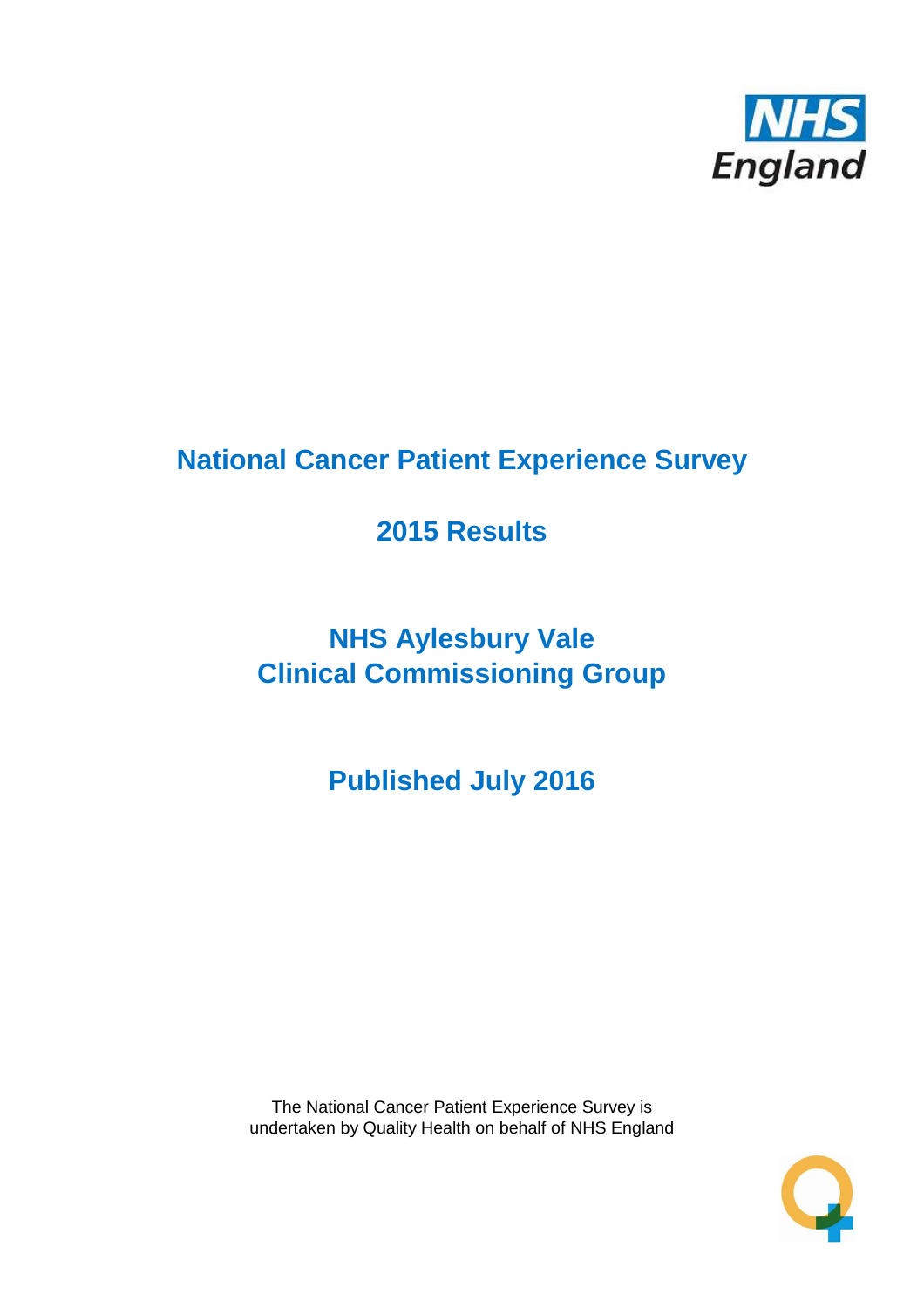#### **Introduction**

The National Cancer Patient Experience Survey 2015 is the fifth iteration of the survey first undertaken in 2010. It has been designed to monitor national progress on cancer care; to provide information to drive local quality improvements; to assist commissioners and providers of cancer care; and to inform the work of the various charities and stakeholder groups supporting cancer patients.

The survey was overseen by a national Cancer Patient Experience Advisory Group. This Advisory Group set the principles and objectives of the survey programme and guided questionnaire development.

The survey was commissioned and managed by NHS England. The survey provider, Quality Health, is responsible for designing, running and analysing the survey.

Full national results and other reports are available at www.ncpes.co.uk

Further details on the survey methodology and changes to the 2015 survey can be found in the Annex. Note that a number of significant changes were made to the 2015 survey so caution should be taken in directly comparing data from the 2015 survey to the findings of the previous CPES surveys. No comparisons with previous surveys are presented in this report.

#### **This report**

The report shows how this CCG scored for each question in the survey, compared with national results. It is aimed at helping individual CCGs to understand their performance and identify areas for local improvement.

Note that responses for questions with 1-20 respondents have been suppressed. This is to protect patient confidentiality and because uncertainty around the result is too great.

#### **Data tables**

The data tables presented in this report show the following for each question:

- **Column 1** shows the number of respondents to this question
- **Column 2** shows the unadjusted 2015 score for this CCG
- **Column 3** shows the case-mix adjusted 2015 score for this CCG
- **Column 4** shows the lower limit of the expected range of scores for this CCG (the top of the pale blue section on the Comparability chart - see below)
- **Column 5** shows the upper limit of the expected range of scores for this CCG (the bottom of the dark blue section on the Comparability chart - see below)
- **Column 6** shows the National Average score for this question.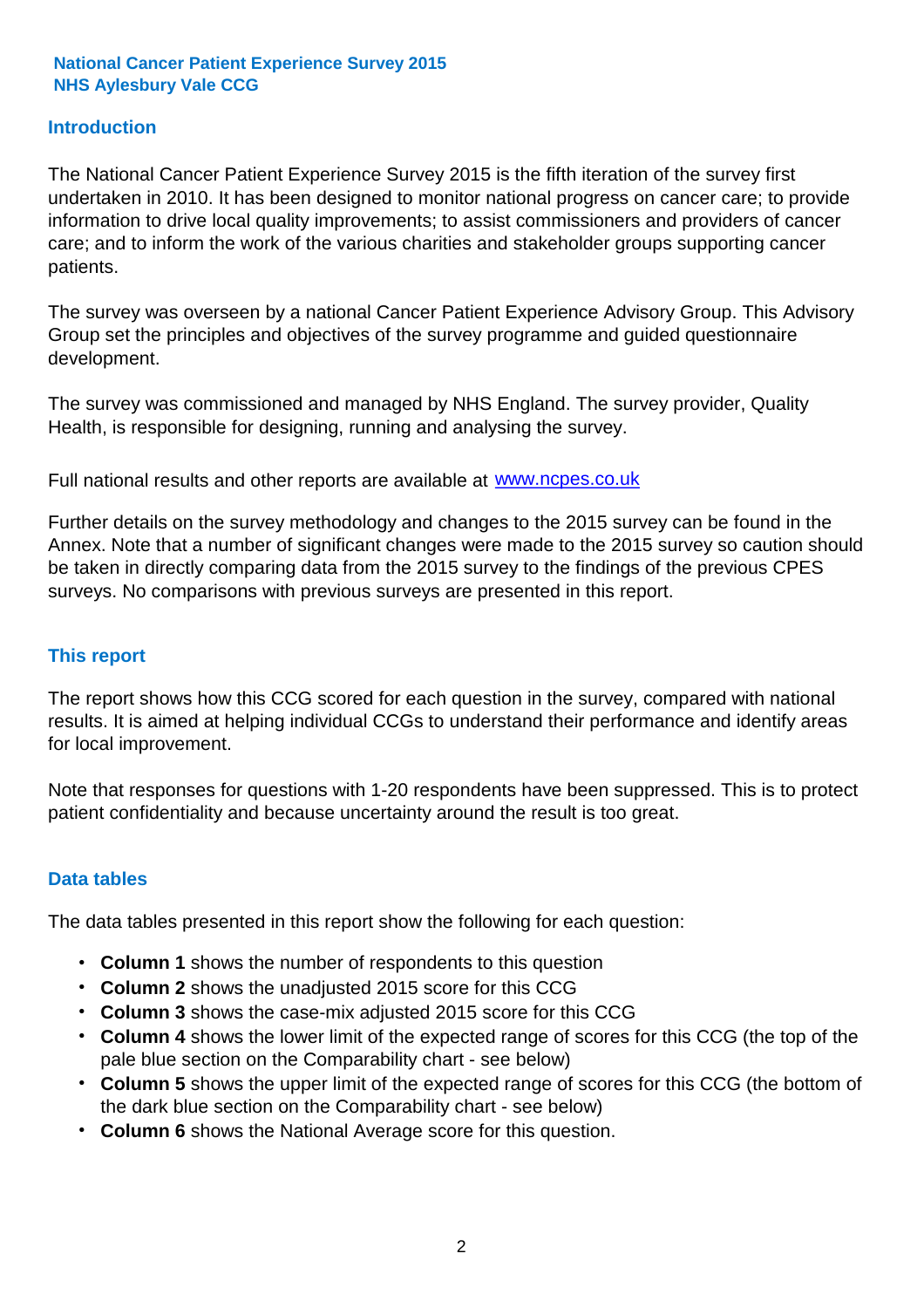Results for individual response options are presented in the detailed data tables **WWW.ncpes.co.uk** Confidence Intervals for unadjusted and case-mix adjusted data are provided in these tables.

Expected ranges and 95% Confidence Intervals highlight the uncertainty around the results. The size of the expected ranges and confidence intervals will be different for each question, and depends on the number of respondents and the range of their responses.

For further details on case-mix adjustment and the scoring methodology used, please refer to the Annex.

#### **Comparability charts**

For the 2015 survey, we have adopted the CQC standard for reporting comparative performance, based on calculation of "expected ranges". This means that CCGs will be flagged as outliers only if there is statistical evidence that their scores deviate (positively or negatively) from the range of scores that would be expected for CCGs of the same size.

The Comparability charts in this report show a bar with these expected ranges (in grey), higher than expected (in dark blue), and lower than expected (in pale blue). A black dot represents the actual score of this CCG.

The same colour convention has been used in Column 3 of the Data tables.

For further details on expected ranges, please refer to the technical document at **www.ncpes.co.uk** 

#### **Tumour group tables**

The final set of tables in this report show the scores for each question for each of the 13 tumour groups, with a comparative national score for that tumour group.

These breakdowns are intended as additional information for CCGs to understand the differences between the experiences of patients with different types of cancer. The numbers are generally relatively small and may not be statistically significant. They should therefore be treated with some caution.

#### **Notes on specific questions**

Question 5 in the survey has not been scored. However, the unscored data is useful and has been published alongside the other results in this report. This question asked respondents to "tick all that apply". The results show all of the responses given including where respondents chose two or more options.

Questions used to direct respondents to different parts of the survey (questions 4, 17, 24, 27, 40, 43, 46) and other demographic and information questions are not reported.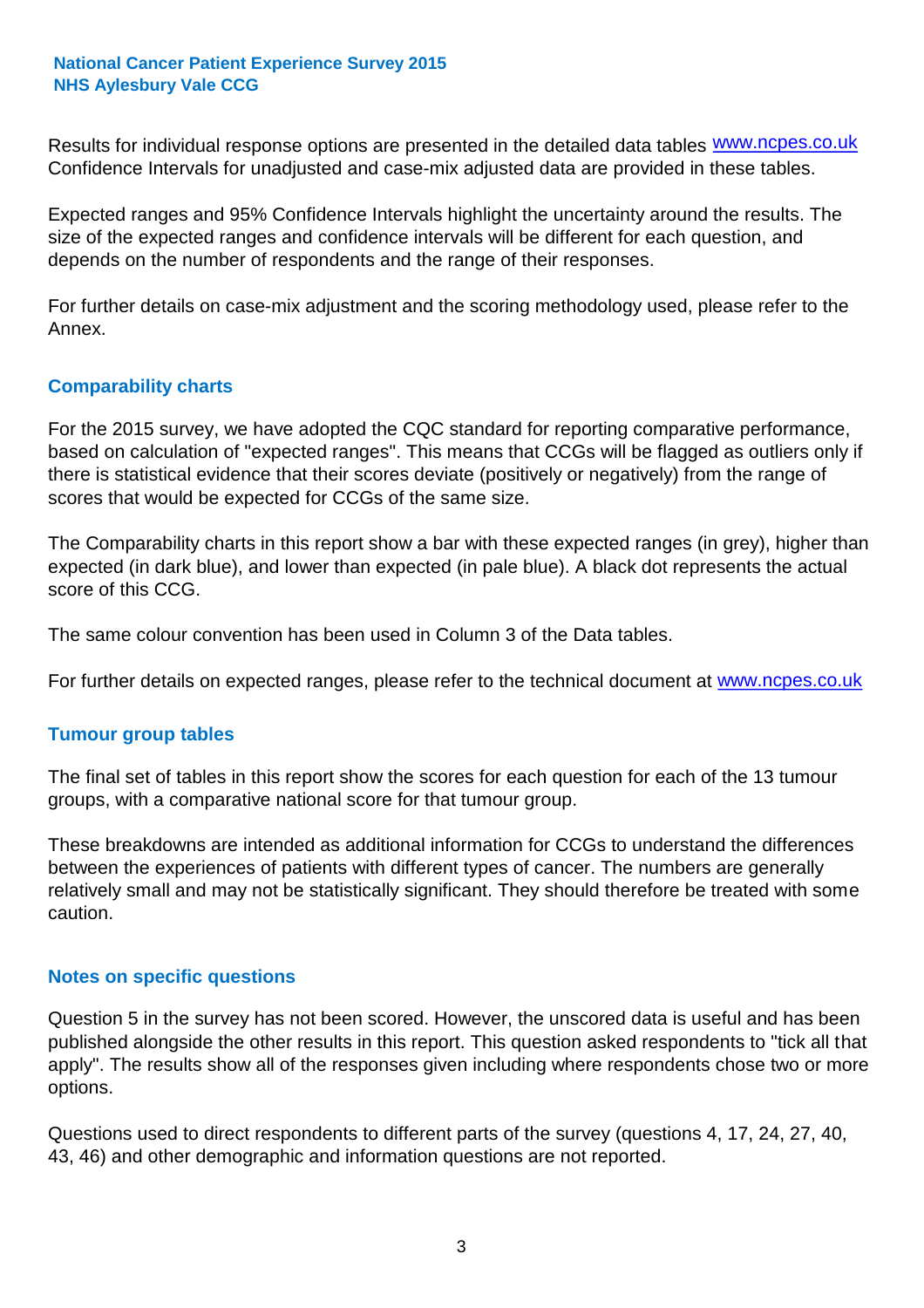#### **How to use the data**

Unadjusted data should be used to see the actual responses from patients relating to the CCG.

Case-mix adjusted data, together with expected ranges, should be used to understand whether the results are significantly higher or lower than national results.

Case-mix adjusted data, together with (case-mix adjusted) Confidence Intervals (presented in the detailed data tables **www.ncpes.co.uk**), should be used to understand whether the results are significantly higher or lower than the results for another CCG.

#### **Response rates**

Numbers of respondents by tumour group, age and gender can be found in the Annex.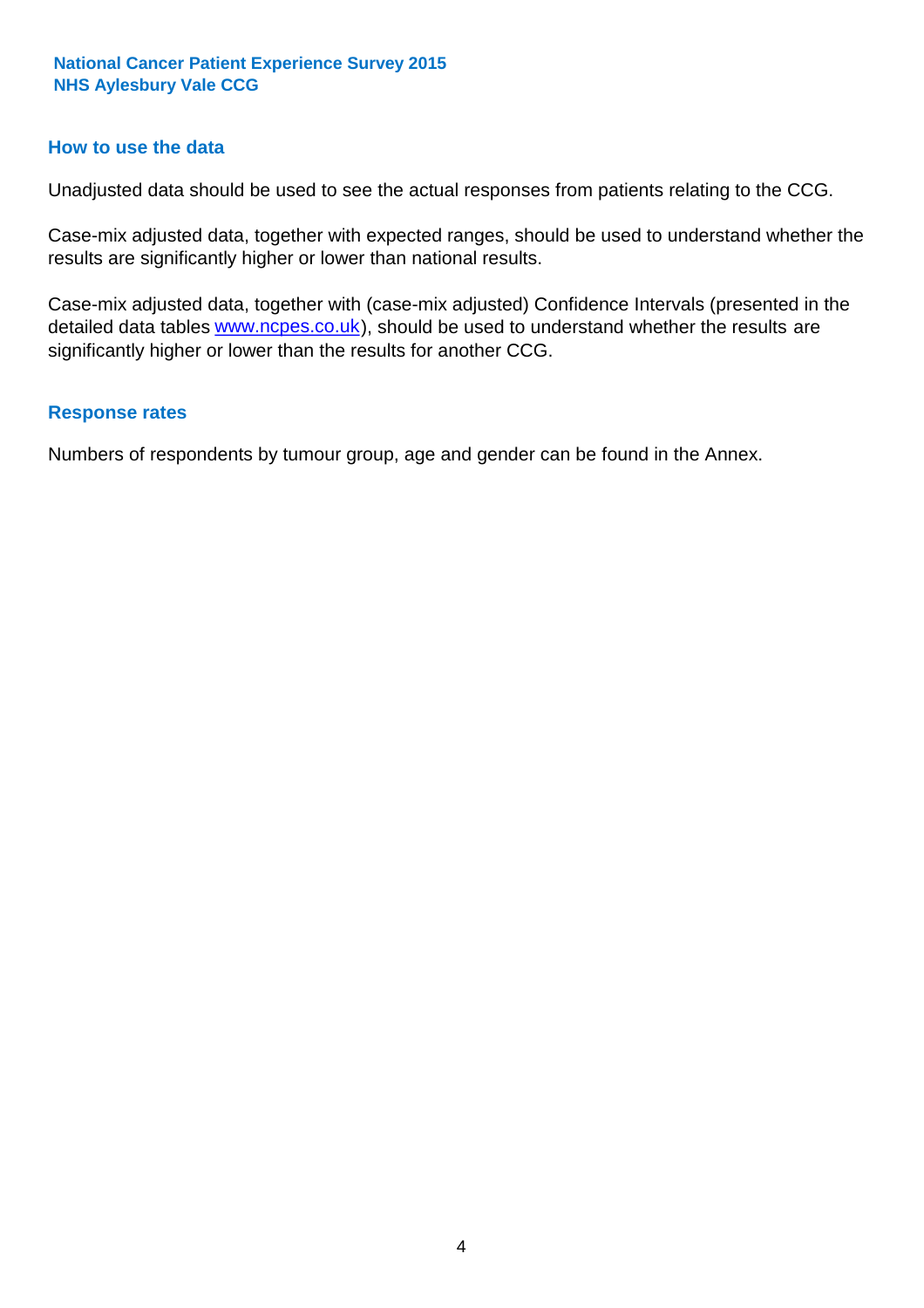#### **Executive Summary**

average rating of 8.6. Asked to rate their care on a scale of zero (very poor) to 10 (very good), respondents gave an

The following questions are included in phase 1 of the Cancer Dashboard developed by Public Health England and NHS England\*:

- **76%** of respondents said that they were definitely involved as much as they wanted to be in decisions about their care and treatment
- **92%** of respondents said that they were given the name of a Clinical Nurse Specialist who would support them through their treatment
- when asked how easy or difficult it had been to contact their Clinical Nurse Specialist 80% of respondents said that it had been 'quite easy' or 'very easy'
- **87%** of respondents said that, overall, they were always treated with dignity and respect they were in hospital
- **93%** of respondents said that hospital staff told them who to contact if they were worried about their condition or treatment after they left hospital
- **63%** of respondents said that they thought the GPs and nurses at their general practice definitely did everything they could to support them while they were having cancer treatment.

Detailed results for these and other questions are set out in the sections that follow.

#### \* www.cancerdata.nhs.uk/dashboard

The questions were selected in discussion with the national Cancer Patient Experience Advisory Group and reflect four key patient experience domains: provision of information; involvement in decisions; care transition; interpersonal relations, respect and dignity. The figures presented above are all case-mix adjusted.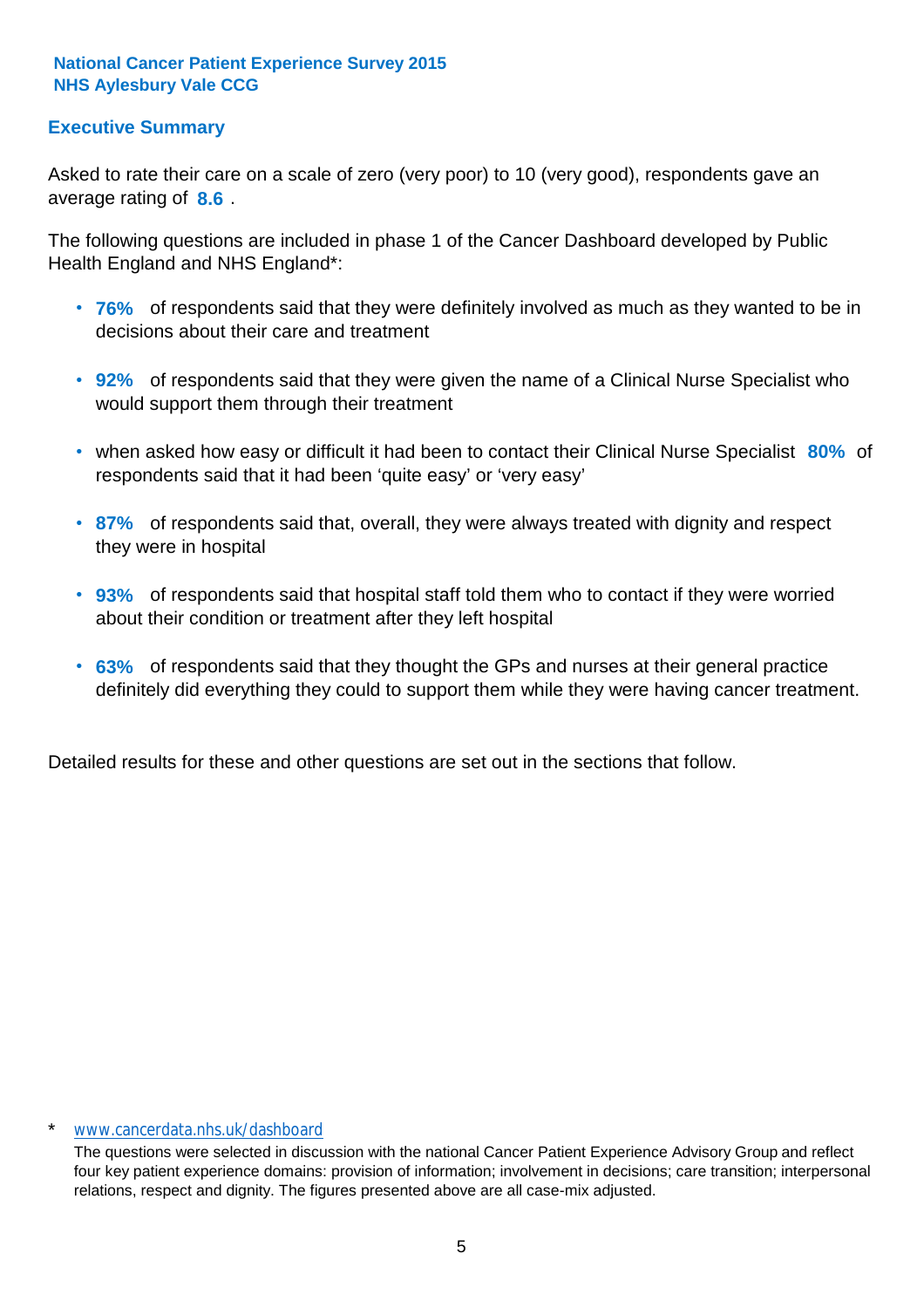## **Questions which scored outside expected range**

|                |                                                              |                                             |                                     | 2015 Case-mix Adjusted              |                                     |                              |  |
|----------------|--------------------------------------------------------------|---------------------------------------------|-------------------------------------|-------------------------------------|-------------------------------------|------------------------------|--|
| Question       |                                                              | for this<br>respondents<br>Number of<br>င်င | Percentage<br>this CCG<br>2015<br>đ | Lower limit of<br>expected<br>range | Upper limit of<br>expected<br>range | National<br>Average<br>Score |  |
|                | Seeing your GP                                               |                                             |                                     |                                     |                                     |                              |  |
| Q2             | Patient thought they were seen as soon as necessary          | 235                                         | 77%                                 | 77%                                 | 87%                                 | 82%                          |  |
|                | Finding out what was wrong with you                          |                                             |                                     |                                     |                                     |                              |  |
| Q <sub>9</sub> | Patient felt they were told sensitively that they had cancer | 233                                         | 77%                                 | 80%                                 | 89%                                 | 84%                          |  |
|                | <b>Clinical Nurse Specialist</b>                             |                                             |                                     |                                     |                                     |                              |  |
| Q18            | Patient found it easy to contact their CNS                   | 180                                         | 80%                                 | 81%                                 | 92%                                 | 87%                          |  |
|                | Your overall NHS care                                        |                                             |                                     |                                     |                                     |                              |  |
| Q55            | Patient given a care plan                                    | 178                                         | 25%                                 | 26%                                 | 40%                                 | 33%                          |  |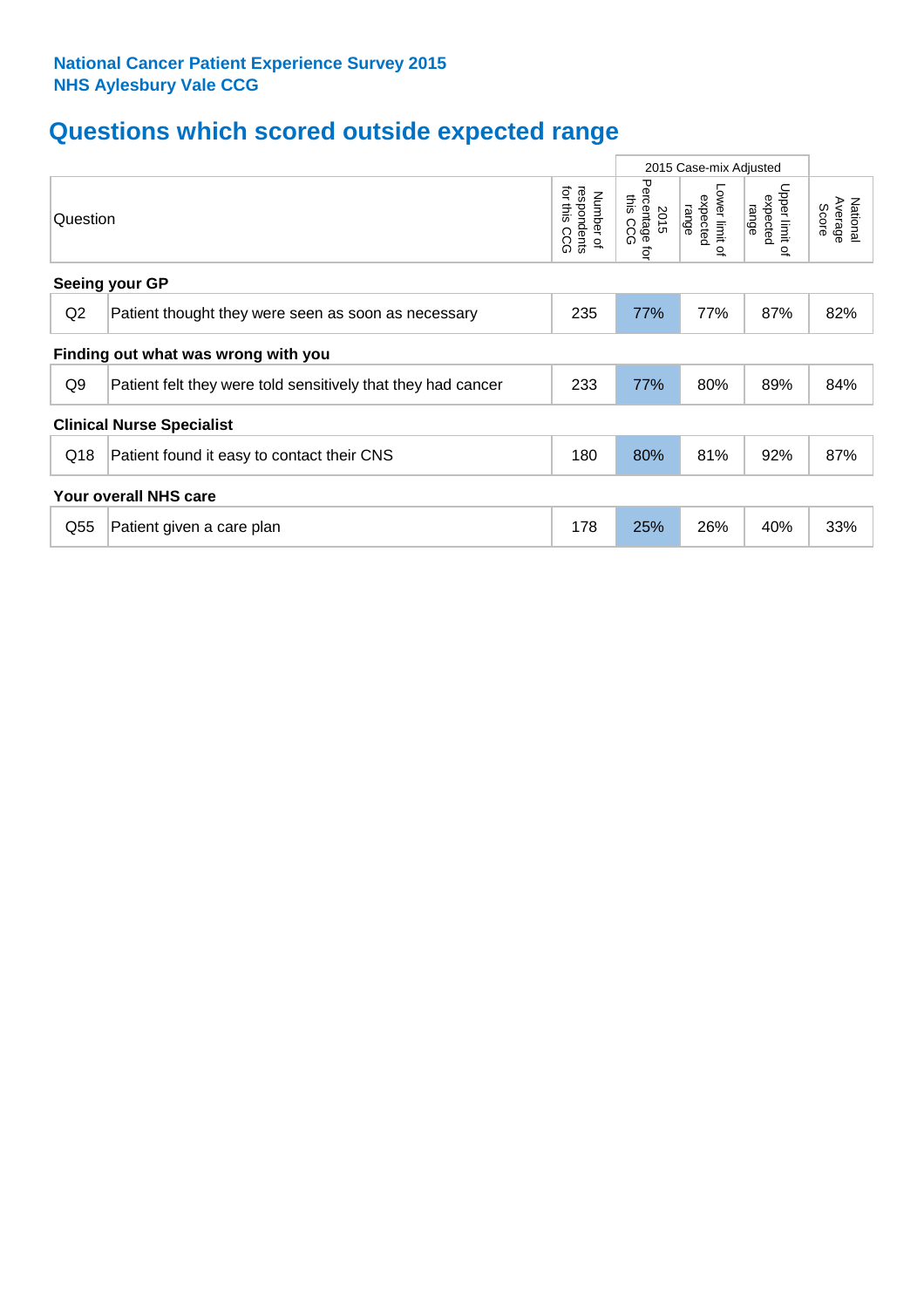### **CCG results**

#### **Seeing your GP**



|    |                                                                |                                         |                             |               | 2015 Case-mix Adjusted     |                            |                        |
|----|----------------------------------------------------------------|-----------------------------------------|-----------------------------|---------------|----------------------------|----------------------------|------------------------|
|    | Question                                                       | respondents<br>Number<br>$\overline{a}$ | 2015<br>Unadjusted<br>Score | 2015<br>Score | Expected<br>range<br>lower | Expected<br>range<br>nbber | National Average Score |
| Q1 | Saw GP once / twice before being told had to go to<br>hospital | 187                                     | 71%                         | 70%           | 70%                        | 82%                        | 76%                    |
| Q2 | Patient thought they were seen as soon as necessary            | 235                                     | 77%                         | 77%           | 77%                        | 87%                        | 82%                    |

|    |                                                                             |                                                 | No. |
|----|-----------------------------------------------------------------------------|-------------------------------------------------|-----|
|    |                                                                             | Yes                                             |     |
| Q5 | Beforehand, did you have all the<br>information you needed about your test? | No, I would have liked more written information |     |
|    |                                                                             | No, I would have liked more verbal information  |     |
|    |                                                                             | I did not need / want any information           |     |
|    |                                                                             | Don't know / can't remember                     |     |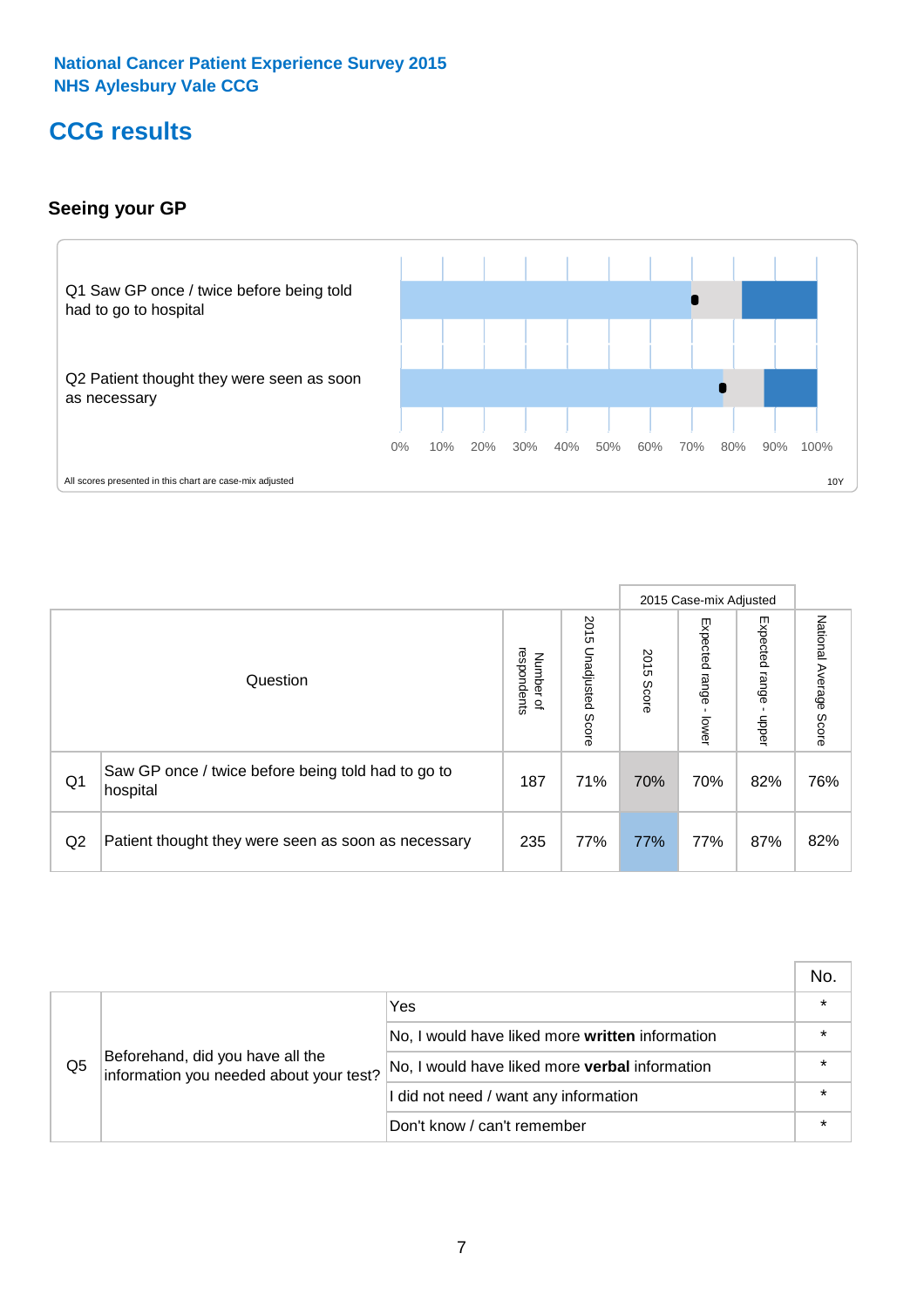#### **Diagnostic tests**



|                |                                                                       |                                   |                             |               | 2015 Case-mix Adjusted  |                         |                           |
|----------------|-----------------------------------------------------------------------|-----------------------------------|-----------------------------|---------------|-------------------------|-------------------------|---------------------------|
|                | Question                                                              | respondents<br>Number<br>$\Omega$ | 2015<br>Unadjusted<br>Score | 2015<br>Score | Expected range<br>lower | Expected range<br>nbber | National Average<br>Score |
| Q <sub>6</sub> | The length of time waiting for the test to be done was<br>about right | 213                               | 83%                         | 83%           | 82%                     | 91%                     | 87%                       |
| Q7             | Given complete explanation of test results in<br>understandable way   | 214                               | 80%                         | 79%           | 73%                     | 84%                     | 79%                       |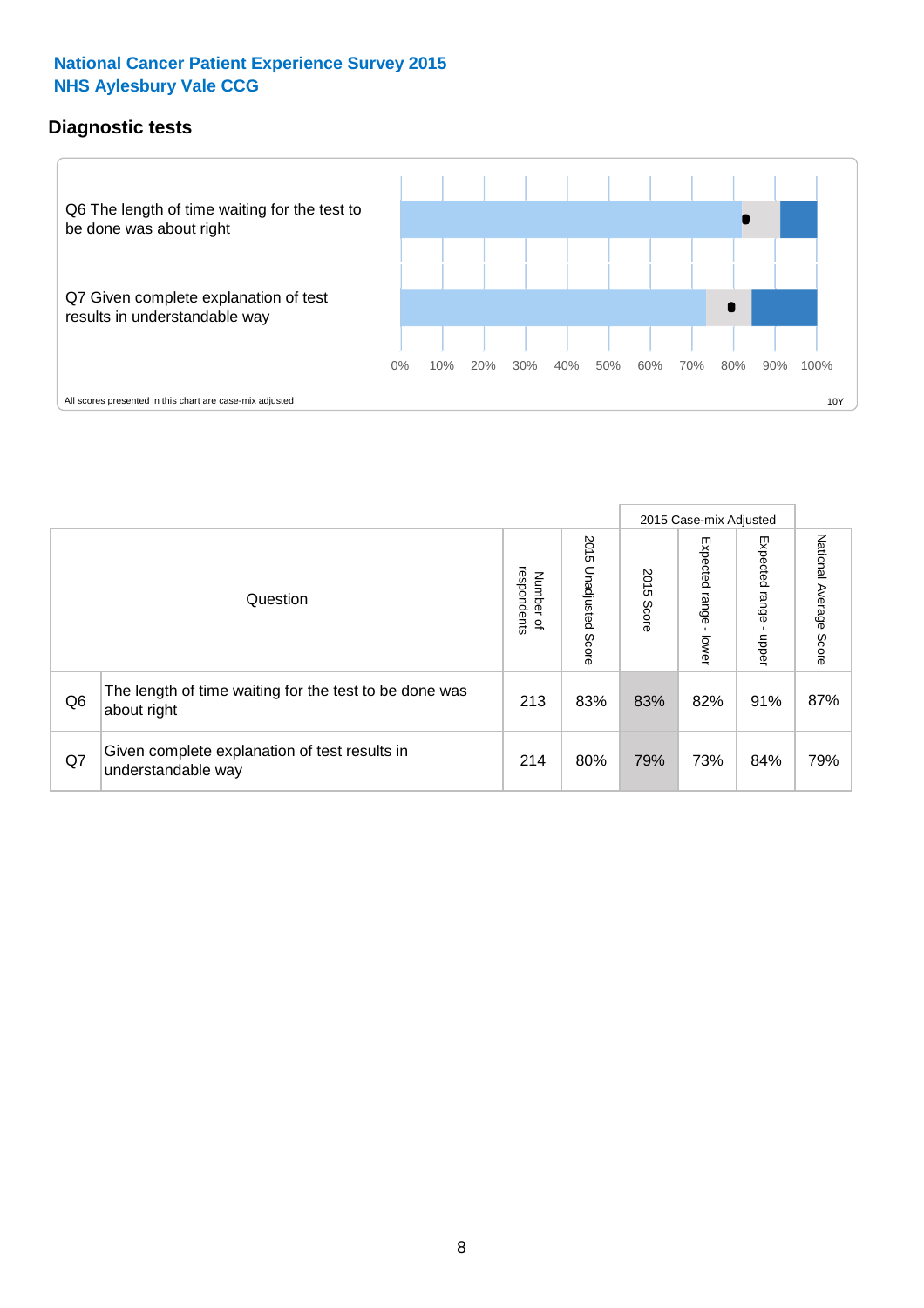#### **Finding out what was wrong with you**



|                |                                                                                            |                          |                          |               | 2015 Case-mix Adjusted                  |                           |                        |
|----------------|--------------------------------------------------------------------------------------------|--------------------------|--------------------------|---------------|-----------------------------------------|---------------------------|------------------------|
|                | Question                                                                                   | respondents<br>Number of | 2015<br>Unadjusted Score | 2015<br>Score | Expected range<br>$\mathbf{I}$<br>lower | Expected range -<br>nbber | National Average Score |
| Q8             | Patient told they could bring a family member or friend<br>when first told they had cancer | 196                      | 71%                      | 73%           | 73%                                     | 84%                       | 79%                    |
| Q <sub>9</sub> | Patient felt they were told sensitively that they had cancer                               | 233                      | 76%                      | 77%           | 80%                                     | 89%                       | 84%                    |
| Q10            | Patient completely understood the explanation of what<br>was wrong                         | 233                      | 70%                      | 70%           | 67%                                     | 79%                       | 73%                    |
| Q11            | Patient given easy to understand written information<br>about the type of cancer they had  | 210                      | 74%                      | 74%           | 66%                                     | 78%                       | 72%                    |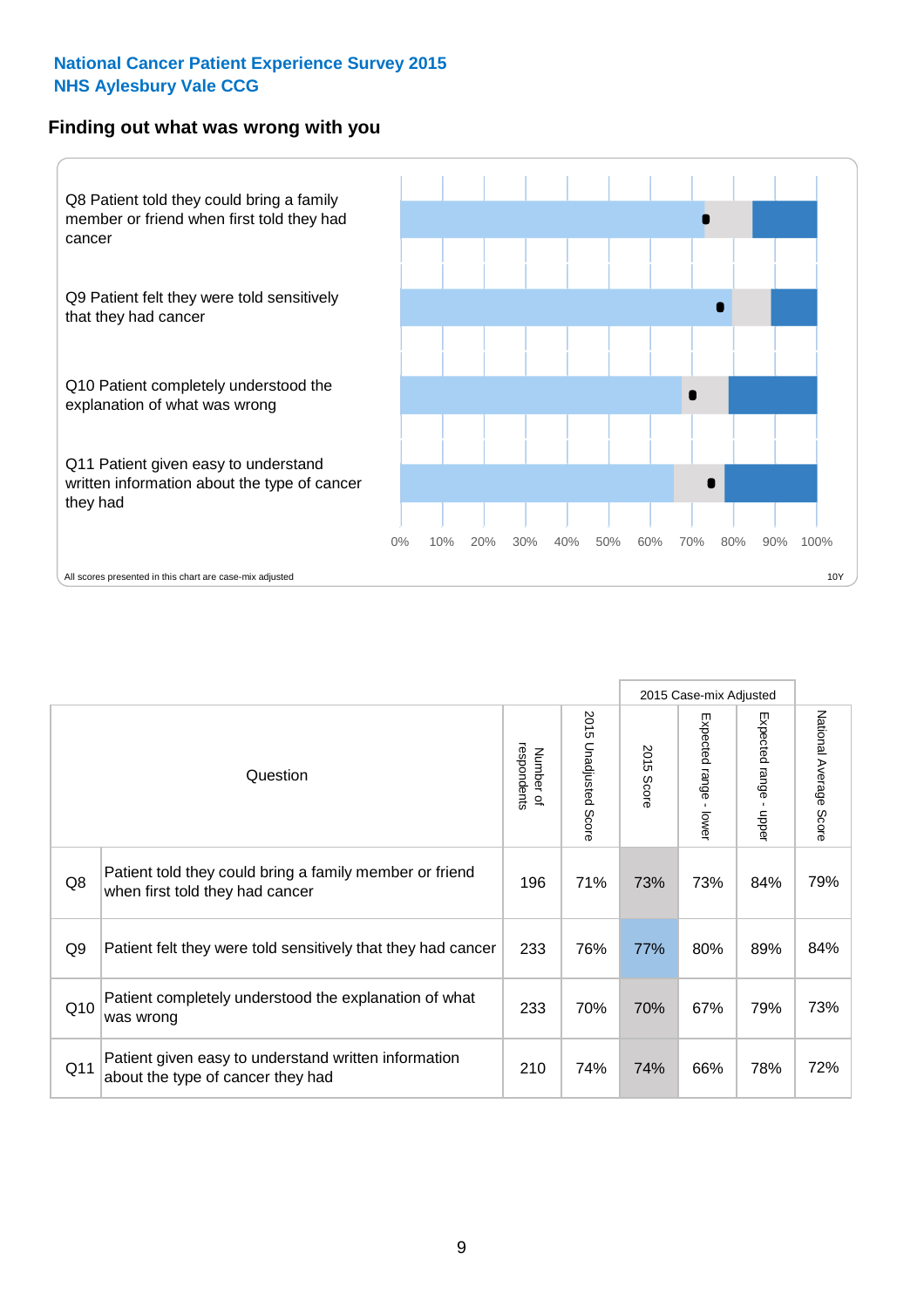#### **Finding out what was wrong with you**



|          |                                                                                         |                          |                          |               |                                         | 2015 Case-mix Adjusted    |                        |
|----------|-----------------------------------------------------------------------------------------|--------------------------|--------------------------|---------------|-----------------------------------------|---------------------------|------------------------|
| Question |                                                                                         | Number of<br>respondents | 2015<br>Unadjusted Score | 2015<br>Score | Expected range<br>$\mathbf{I}$<br>lower | Expected range -<br>nbber | National Average Score |
| Q12      | Patient felt that treatment options were completely<br>explained                        | 203                      | 78%                      | 78%           | 77%                                     | 88%                       | 83%                    |
| Q13      | Possible side effects explained in an understandable way                                | 229                      | 68%                      | 68%           | 67%                                     | 79%                       | 73%                    |
| Q14      | Patient given practical advice and support in dealing with<br>side effects of treatment | 229                      | 61%                      | 61%           | 60%                                     | 72%                       | 66%                    |
| Q15      | Patient definitely told about side effects that could affect<br>them in the future      | 212                      | 47%                      | 48%           | 48%                                     | 61%                       | 54%                    |
| Q16      | Patient definitely involved in decisions about care and<br>treatment                    | 229                      | 76%                      | 76%           | 72%                                     | 83%                       | 78%                    |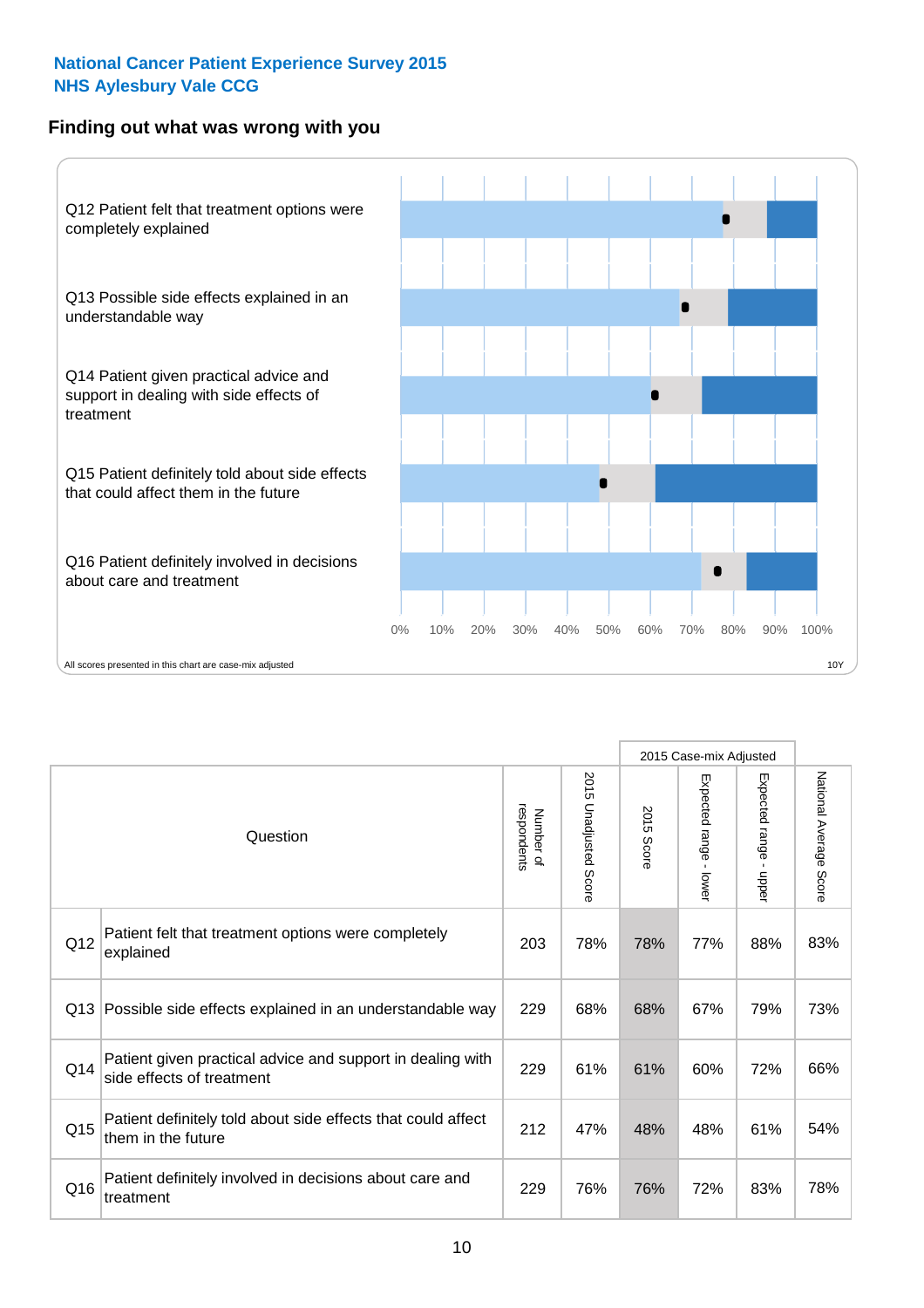#### **Clinical Nurse Specialist**



|     |                                                                                     |                          |                       |               | 2015 Case-mix Adjusted  |                         |                        |
|-----|-------------------------------------------------------------------------------------|--------------------------|-----------------------|---------------|-------------------------|-------------------------|------------------------|
|     | Question                                                                            | respondents<br>Number of | 2015 Unadjusted Score | 2015<br>Score | Expected range<br>lower | Expected range<br>nbber | National Average Score |
| Q17 | Patient given the name of the CNS who would support<br>them through their treatment | 231                      | 92%                   | 92%           | 86%                     | 94%                     | 90%                    |
|     | Q18 Patient found it easy to contact their CNS                                      | 180                      | 80%                   | 80%           | 81%                     | 92%                     | 87%                    |
| Q19 | Get understandable answers to important questions all or<br>most of the time        | 163                      | 86%                   | 85%           | 84%                     | 93%                     | 89%                    |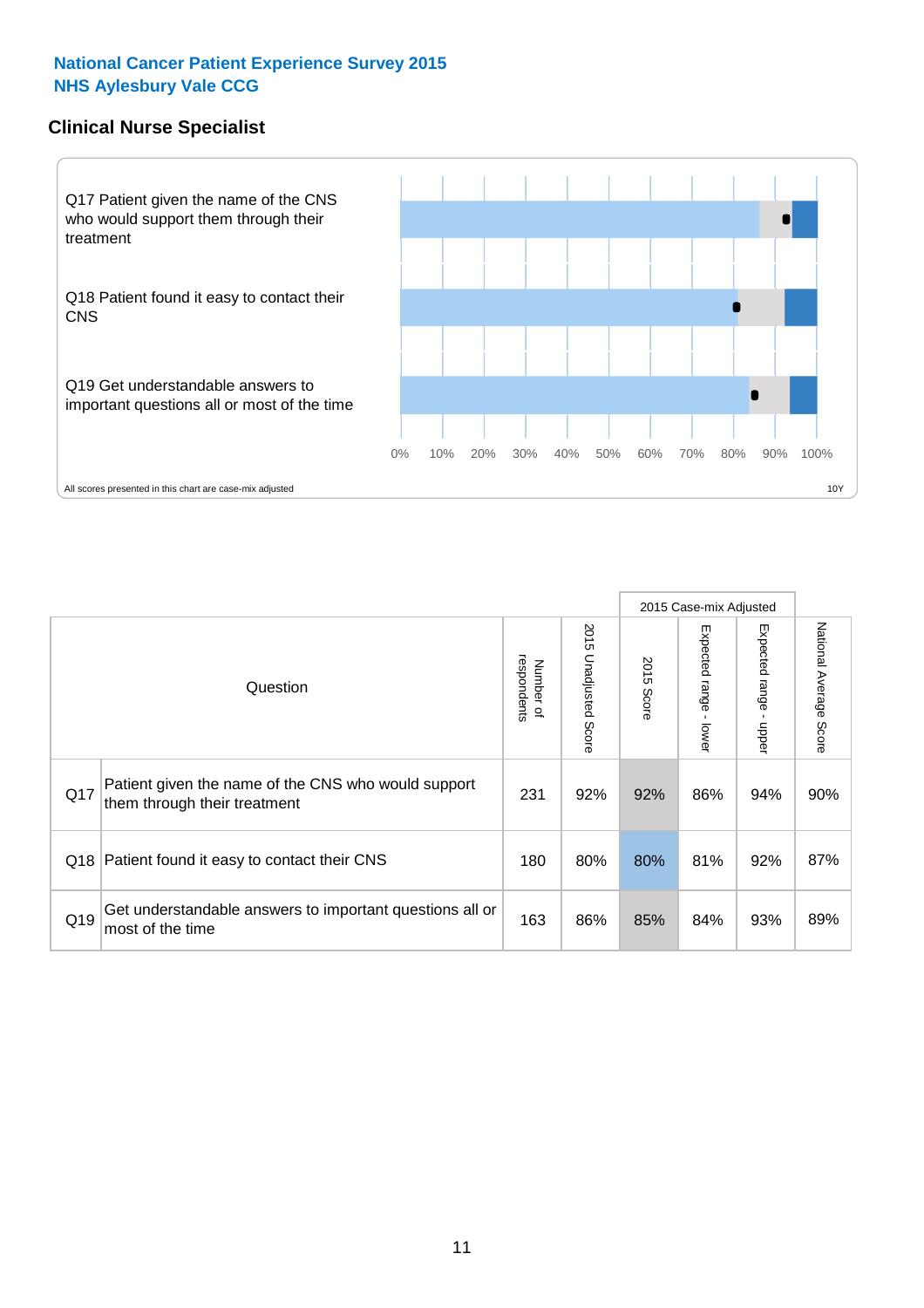#### **Support for people with cancer**



2015 Case-mix Adjusted National Average Score 2015 Unadjusted Score Expected range - lower Expected range - upper National Average Score 2015 Unadjusted Score Expected range - upper Expected range - lower Number of<br>respondents respondents 2015 Score 2015 Score Number of Question Q20 190 87% 87% 77% 89% Hospital staff gave information about support groups 83% Q21 154 84% 84% 75% 87% Hospital staff gave information about impact cancer could have on day to day activities but about impact cancer could a state in the same of the same on day to day activities Q22 Hospital staff gave information on getting financial help  $\left| 108 \right| 58\%$  58%  $\left| 45\% \right| 64\%$  55% Q23 Hospital staff told patient they could get free prescriptions |  $112$  | 84% | 85% | 73% | 88% | 80%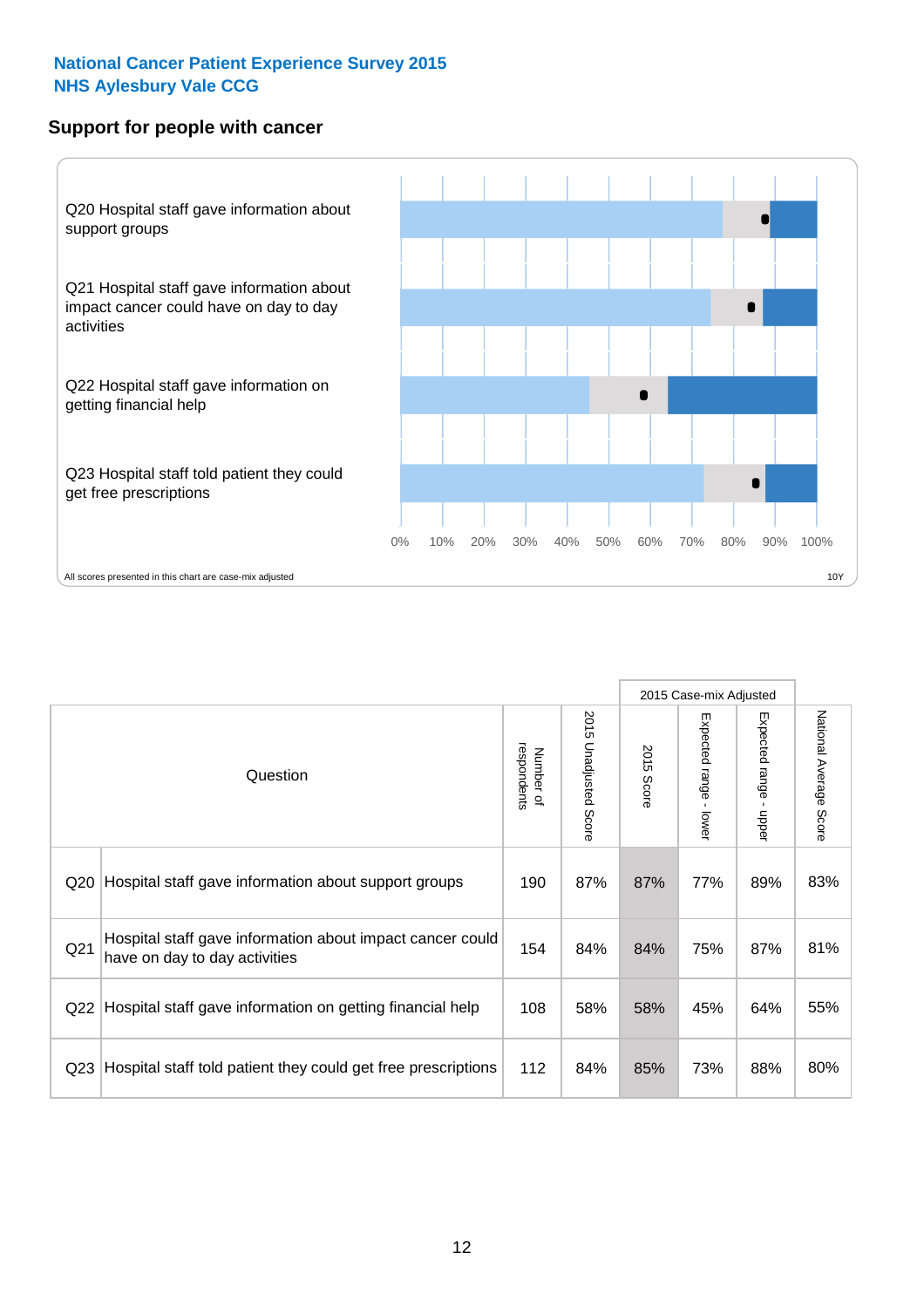### **Operations**



|     |                                                                 |                                         |                             |               | 2015 Case-mix Adjusted     |                           |                           |
|-----|-----------------------------------------------------------------|-----------------------------------------|-----------------------------|---------------|----------------------------|---------------------------|---------------------------|
|     | Question                                                        | respondents<br>Number<br>$\overline{a}$ | 2015<br>Unadjusted<br>Score | 2015<br>Score | Expected<br>range<br>lower | Expected<br>range<br>ddoe | National Average<br>Score |
| Q26 | Staff explained how operation had gone in<br>understandable way | 116                                     | 72%                         | 71%           | 70%                        | 85%                       | 78%                       |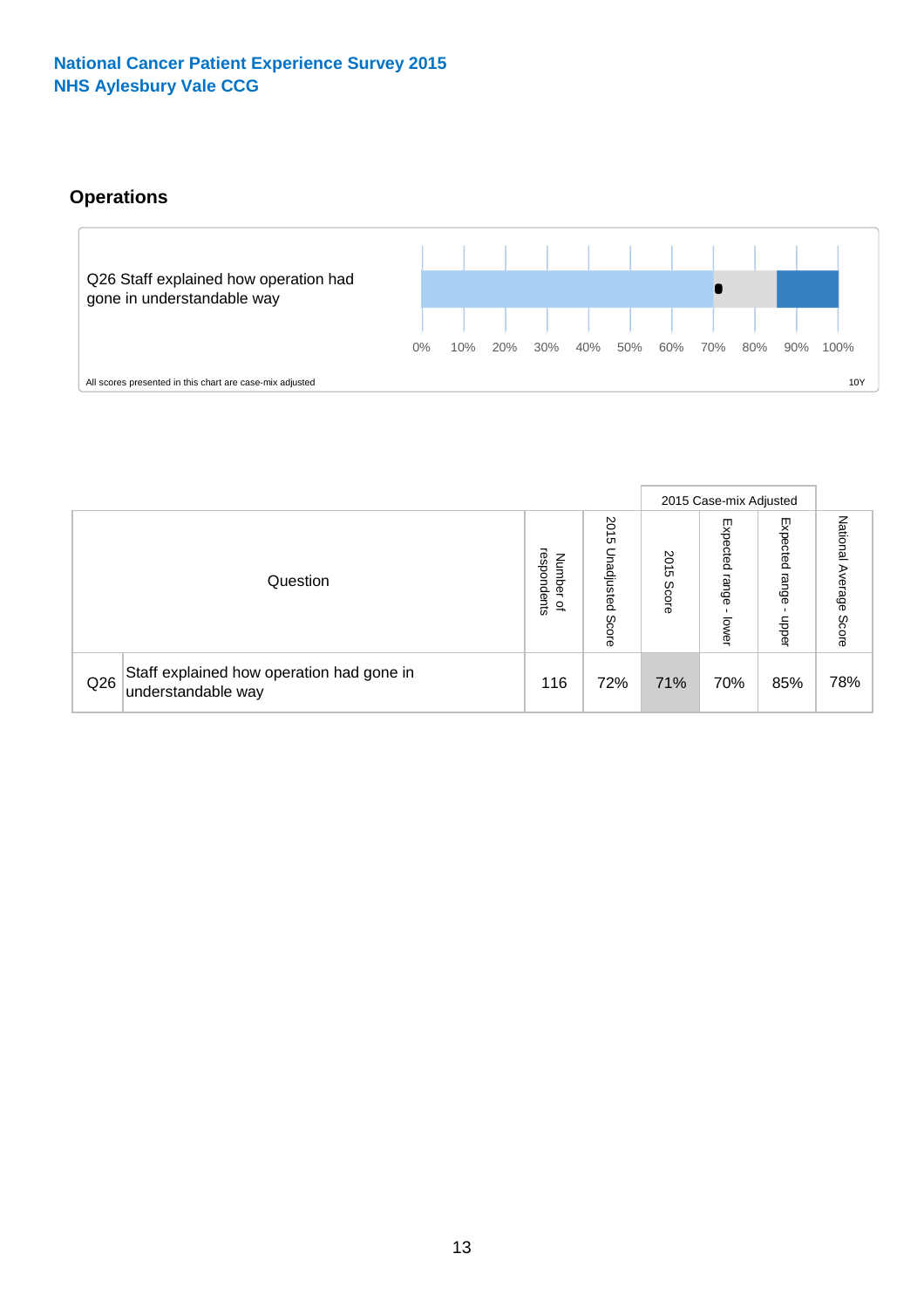#### **Hospital care as an inpatient (Part 1 of 3)**



All scores presented in this chart are case-mix adjusted  $10Y$ 

|                 |                                                                                           |                          |                       |               | 2015 Case-mix Adjusted                  |                                           |                        |
|-----------------|-------------------------------------------------------------------------------------------|--------------------------|-----------------------|---------------|-----------------------------------------|-------------------------------------------|------------------------|
|                 | Question                                                                                  | respondents<br>Number of | 2015 Unadjusted Score | 2015<br>Score | Expected range<br>$\mathbf{r}$<br>lower | Expected range<br>$\blacksquare$<br>nbber | National Average Score |
| Q28             | Groups of doctors or nurses did not talk in front of patient<br>as if they were not there | 139                      | 85%                   | 83%           | 75%                                     | 88%                                       | 81%                    |
| Q29             | Patient had confidence and trust in all doctors treating<br>them                          | 138                      | 83%                   | 84%           | 78%                                     | 90%                                       | 84%                    |
| Q30             | Patient's family or someone close definitely had<br>opportunity to talk to doctor         | 110                      | 72%                   | 72%           | 64%                                     | 80%                                       | 72%                    |
| Q <sub>31</sub> | Patient had confidence and trust in all ward nurses                                       | 140                      | 74%                   | 75%           | 65%                                     | 80%                                       | 72%                    |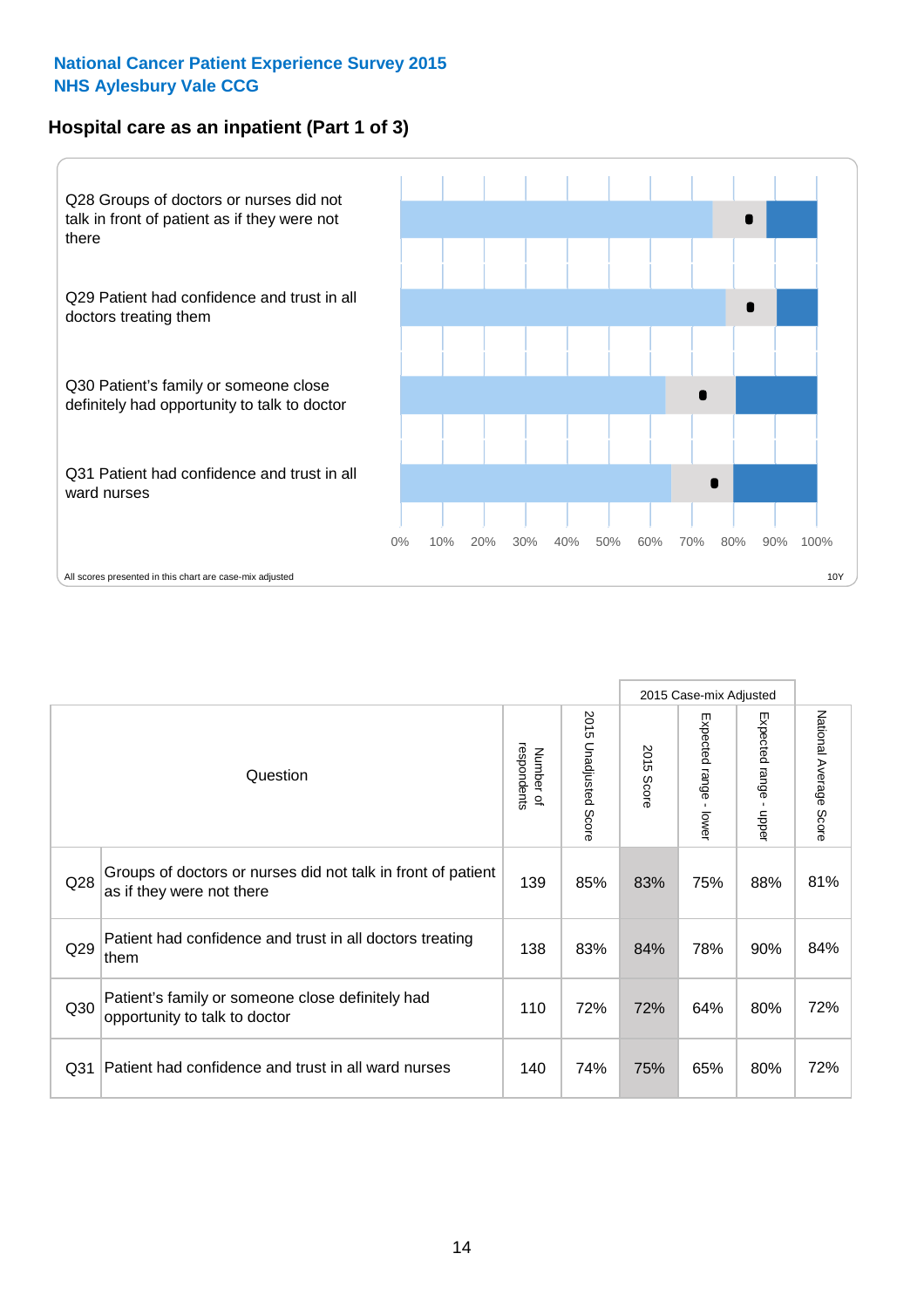#### **Hospital care as an inpatient (Part 2 of 3)**



|                 |                                                                         |                          |                          |               | 2015 Case-mix Adjusted |                           |                           |
|-----------------|-------------------------------------------------------------------------|--------------------------|--------------------------|---------------|------------------------|---------------------------|---------------------------|
|                 | Question                                                                | respondents<br>Number of | 2015 Unadjusted<br>Score | 2015<br>Score | Expected range - lower | Expected range<br>- nbbel | National Average<br>Score |
| Q32             | Always / nearly always enough nurses on duty                            | 139                      | 63%                      | 64%           | 58%                    | 74%                       | 66%                       |
| Q33             | All staff asked patient what name they preferred to be<br>called by     | 138                      | 59%                      | 61%           | 56%                    | 77%                       | 67%                       |
| Q <sub>34</sub> | Always given enough privacy when discussing condition<br>or treatment   | 139                      | 82%                      | 83%           | 79%                    | 91%                       | 85%                       |
| Q35             | Patient was able to discuss worries or fears with staff<br>during visit | 111                      | 47%                      | 48%           | 43%                    | 61%                       | 52%                       |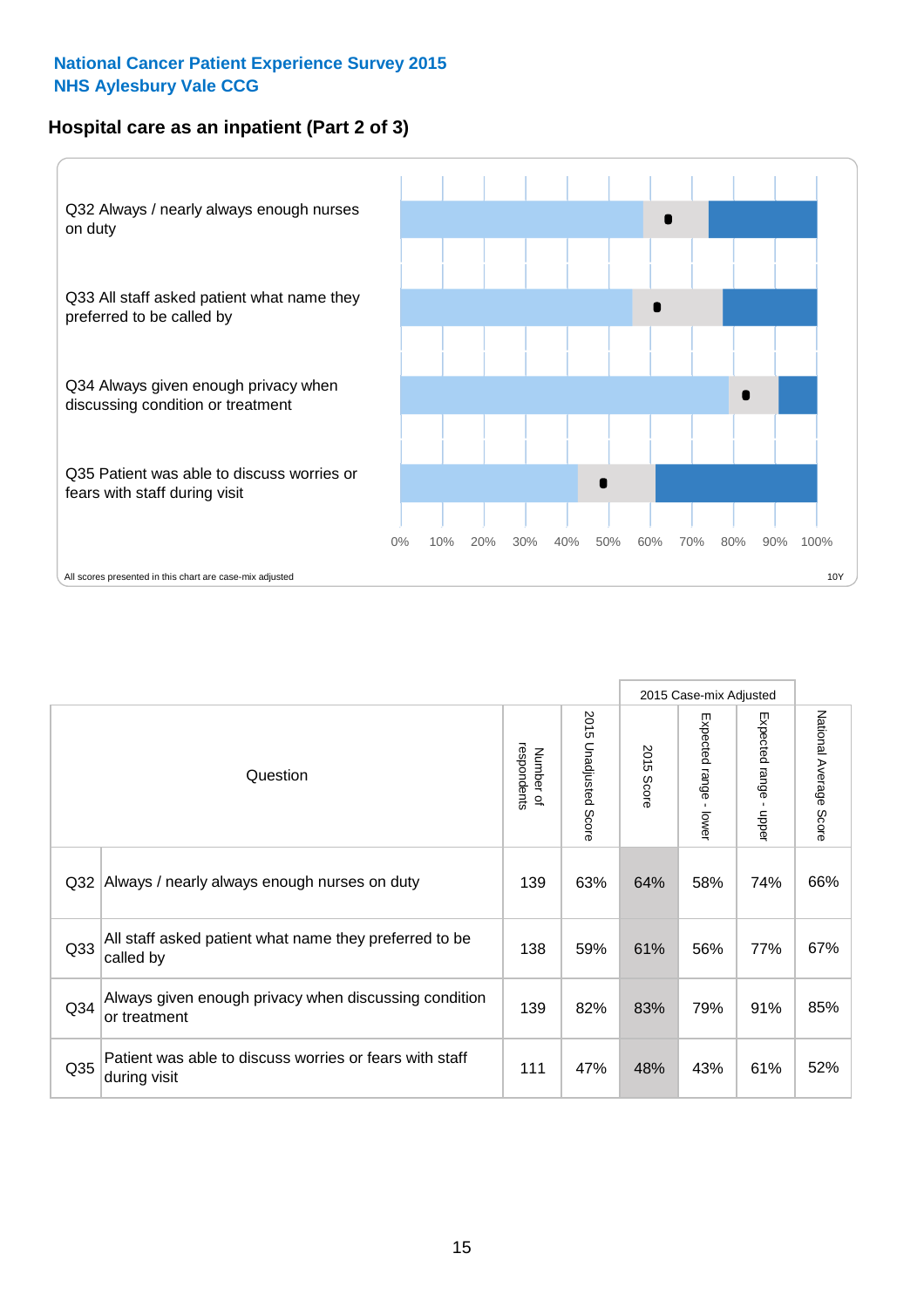#### **Hospital care as an inpatient (Part 3 of 3)**



|                 |                                                                                     |                          |                             |                      | 2015 Case-mix Adjusted                    |                           |                        |
|-----------------|-------------------------------------------------------------------------------------|--------------------------|-----------------------------|----------------------|-------------------------------------------|---------------------------|------------------------|
|                 | Question                                                                            | respondents<br>Number of | 2015<br>Unadjusted<br>Score | 2015<br><b>Score</b> | Expected range<br>$\blacksquare$<br>lower | Expected range -<br>nbber | National Average Score |
| Q36             | Hospital staff definitely did everything to help control pain                       | 128                      | 85%                         | 85%                  | 77%                                       | 90%                       | 84%                    |
| Q <sub>37</sub> | Always treated with respect and dignity by staff                                    | 140                      | 86%                         | 87%                  | 82%                                       | 93%                       | 87%                    |
| Q38             | Given clear written information about what should / should<br>not do post discharge | 130                      | 82%                         | 83%                  | 78%                                       | 91%                       | 84%                    |
| Q39             | Staff told patient who to contact if worried post discharge                         | 134                      | 93%                         | 93%                  | 90%                                       | 98%                       | 94%                    |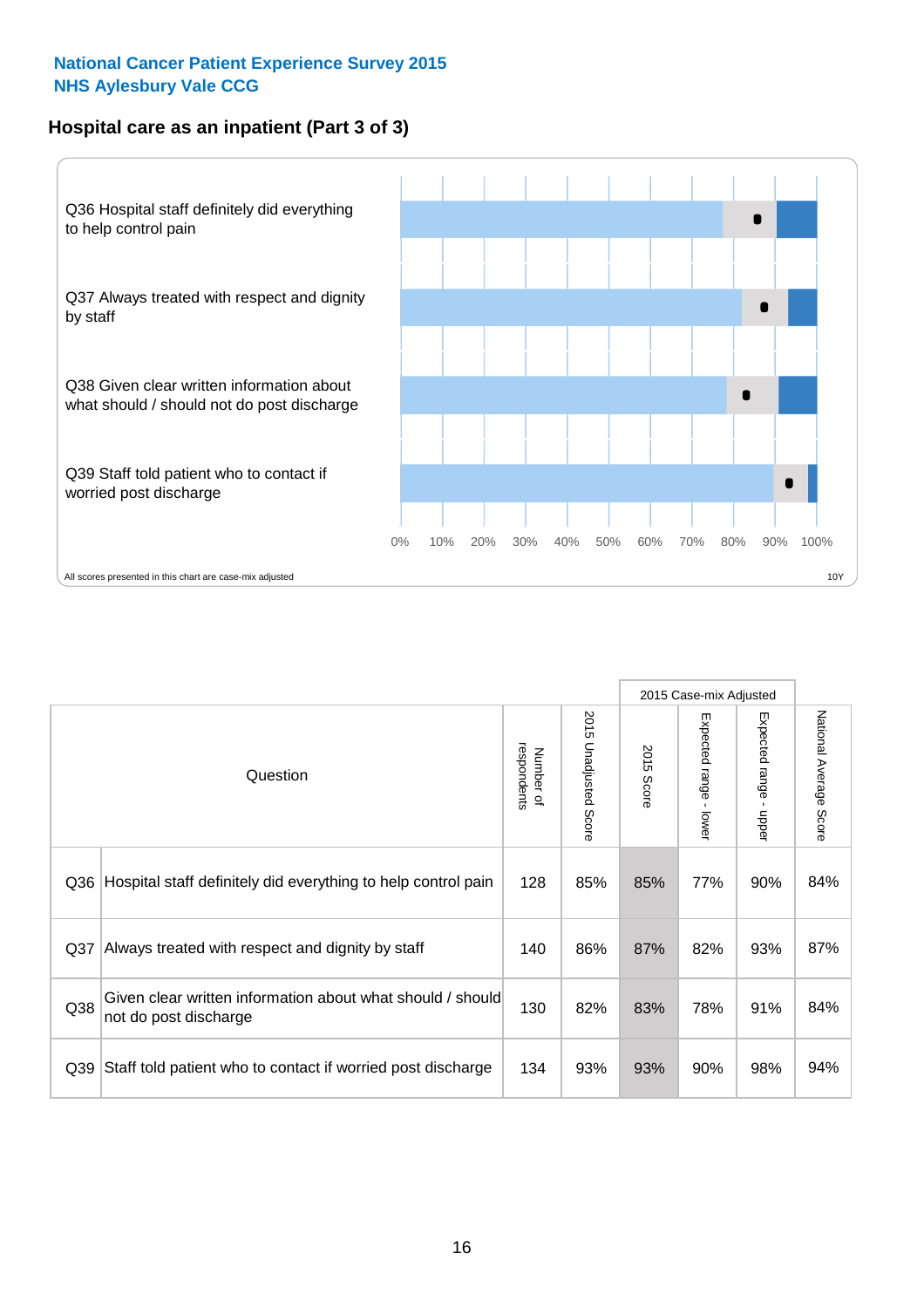#### **Hospital care as a day patient / outpatient (Part 1 of 2)**



|     |                                                                                    |                          |                                 |                      | 2015 Case-mix Adjusted                  |                                         |                        |
|-----|------------------------------------------------------------------------------------|--------------------------|---------------------------------|----------------------|-----------------------------------------|-----------------------------------------|------------------------|
|     | Question                                                                           | respondents<br>Number of | 2015<br><b>Unadjusted Score</b> | 2015<br><b>Score</b> | Expected range<br>$\mathbf{r}$<br>lower | Expected range<br>$\mathbf{I}$<br>nbber | National Average Score |
| Q41 | Patient was able to discuss worries or fears with staff<br>during visit            | 184                      | 70%                             | 70%                  | 63%                                     | 77%                                     | 70%                    |
| Q42 | Doctor had the right notes and other documentation with<br>them                    | 215                      | 93%                             | 94%                  | 93%                                     | 98%                                     | 96%                    |
| Q44 | Beforehand patient had all information needed about<br>radiotherapy treatment      | 49                       | 82%                             | 82%                  | 76%                                     | 96%                                     | 86%                    |
| Q45 | Patient given understandable information about whether<br>radiotherapy was working | 37                       | 51%                             | 53%                  | 44%                                     | 75%                                     | 60%                    |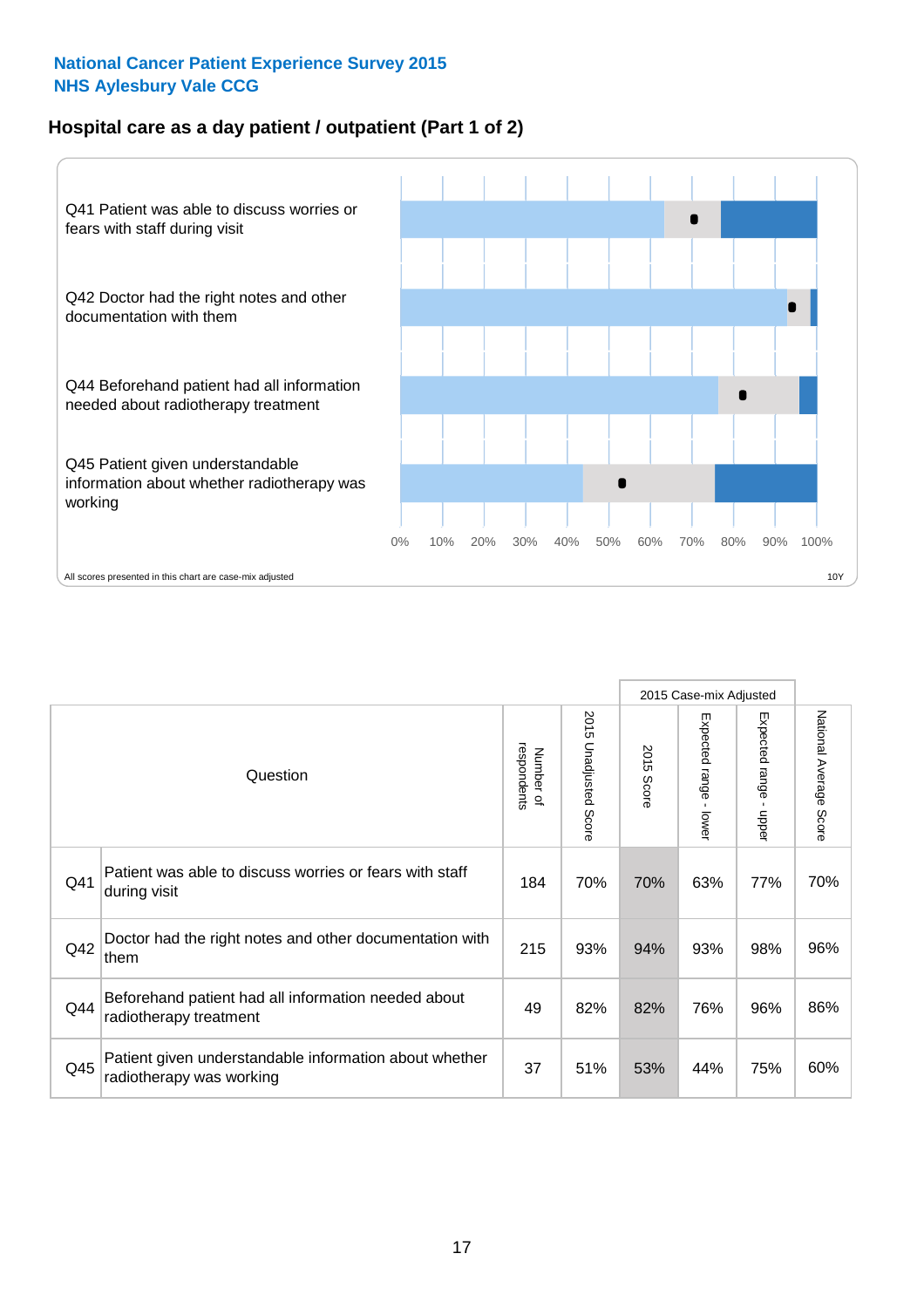#### **Hospital care as a day patient / outpatient (Part 2 of 2)**



|     |                                                                                    |                                       |                             |               | 2015 Case-mix Adjusted       |                         |                           |
|-----|------------------------------------------------------------------------------------|---------------------------------------|-----------------------------|---------------|------------------------------|-------------------------|---------------------------|
|     | Question                                                                           | respondents<br>Number<br>$\mathbf{Q}$ | 2015<br>Unadjusted<br>Score | 2015<br>Score | Expected<br>I range<br>lower | Expected range<br>nbber | National Average<br>Score |
| Q47 | Beforehand patient had all information needed about<br>chemotherapy treatment      | 119                                   | 79%                         | 79%           | 78%                          | 91%                     | 84%                       |
| Q48 | Patient given understandable information about whether<br>chemotherapy was working | 110                                   | 69%                         | 69%           | 59%                          | 77%                     | 68%                       |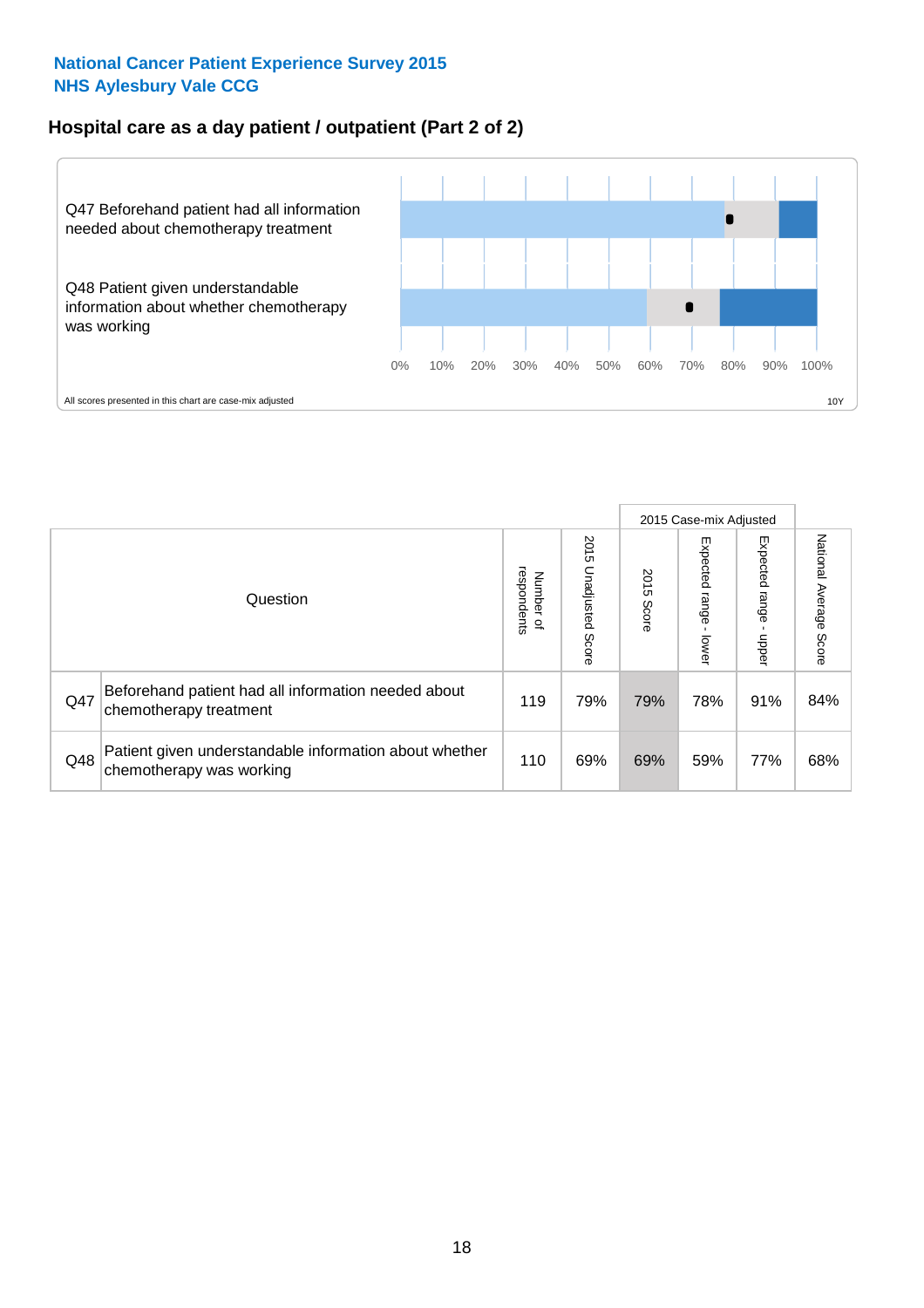#### **Home care and support**



2015 Case-mix Adjusted 2015 Unadjusted Score Expected range - upper National Average Score 2015 Unadjusted Score Expected range - lower National Average Score Expected range - lower Expected range - upper Number of<br>respondents respondents 2015 Score 2015 Score Number of Question Hospital staff gave family or someone close all the  $Q49$  information needed to help with care at home  $Q49$  |  $58\%$  |  $59\%$  |  $51\%$  |  $64\%$  |  $58\%$ Patient definitely given enough support from health or  $\frac{1050}{\text{social services during treatment}}$  109  $\begin{vmatrix} 51\% & 51\% & 43\% \end{vmatrix}$  64% 54% Patient definitely given enough support from health or  $\frac{1}{2}$  and the dominary given enough support nominealities  $\frac{67}{67}$  40% 40% 33% 57% 45%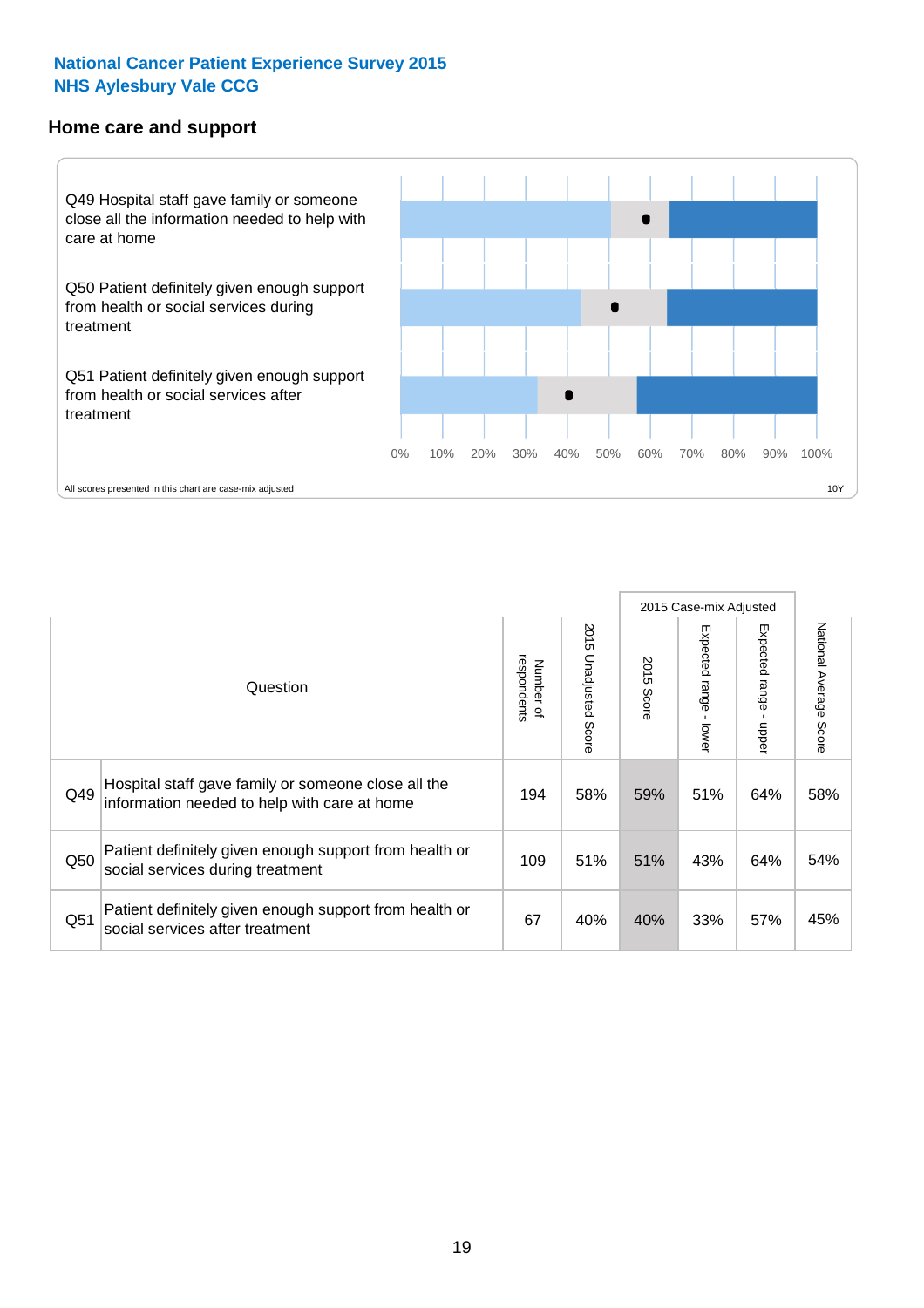#### **Care from your general practice**



|     |                                                                           |                                       |                             |               | 2015 Case-mix Adjusted  |                            |                           |
|-----|---------------------------------------------------------------------------|---------------------------------------|-----------------------------|---------------|-------------------------|----------------------------|---------------------------|
|     | Question                                                                  | respondents<br>Number<br>$\mathbf{Q}$ | 2015<br>Unadjusted<br>Score | 2015<br>Score | Expected range<br>lower | Expected<br>range<br>doper | National Average<br>Score |
| Q52 | GP given enough information about patient's condition<br>and treatment    | 212                                   | 96%                         | 95%           | 93%                     | 98%                        | 95%                       |
| Q53 | Practice staff definitely did everything they could to<br>support patient | 187                                   | 64%                         | 63%           | 56%                     | 69%                        | 63%                       |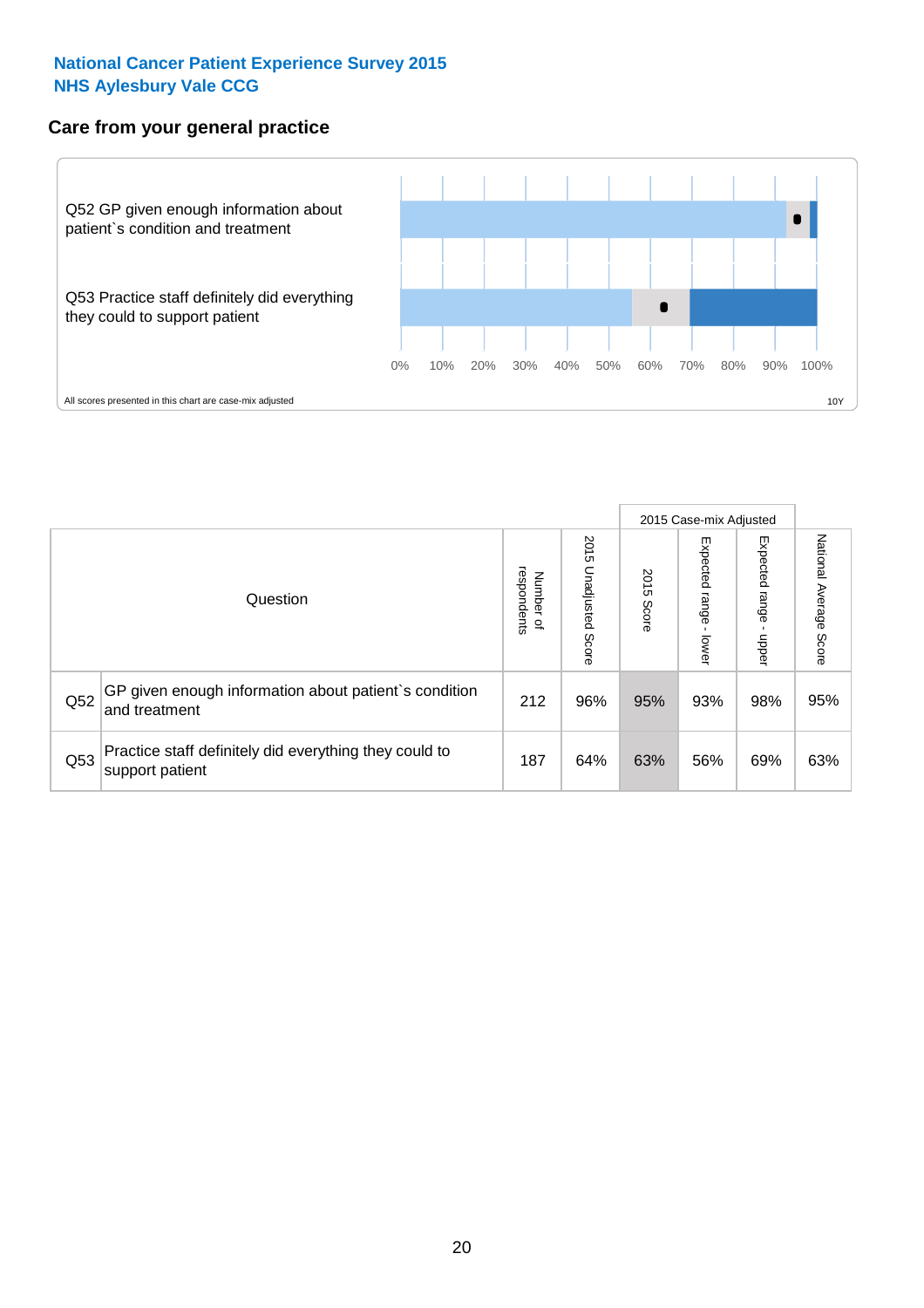#### **Your overall NHS care (Part 1 of 2)**



|     |                                                                    |                          |                          |                      | 2015 Case-mix Adjusted                    |                                           |                        |
|-----|--------------------------------------------------------------------|--------------------------|--------------------------|----------------------|-------------------------------------------|-------------------------------------------|------------------------|
|     | Question                                                           | respondents<br>Number of | 2015<br>Unadjusted Score | 2015<br><b>Score</b> | Expected range<br>$\blacksquare$<br>lower | Expected range<br>$\blacksquare$<br>nbber | National Average Score |
| Q54 | Hospital and community staff always worked well together           | 230                      | 55%                      | 56%                  | 54%                                       | 67%                                       | 61%                    |
| Q55 | Patient given a care plan                                          | 178                      | 22%                      | 25%                  | 26%                                       | 40%                                       | 33%                    |
| Q56 | Overall the administration of the care was very good /<br>good     | 235                      | 86%                      | 87%                  | 85%                                       | 93%                                       | 89%                    |
| Q57 | Length of time for attending clinics and appointments was<br>right | 235                      | 64%                      | 65%                  | 58%                                       | 74%                                       | 66%                    |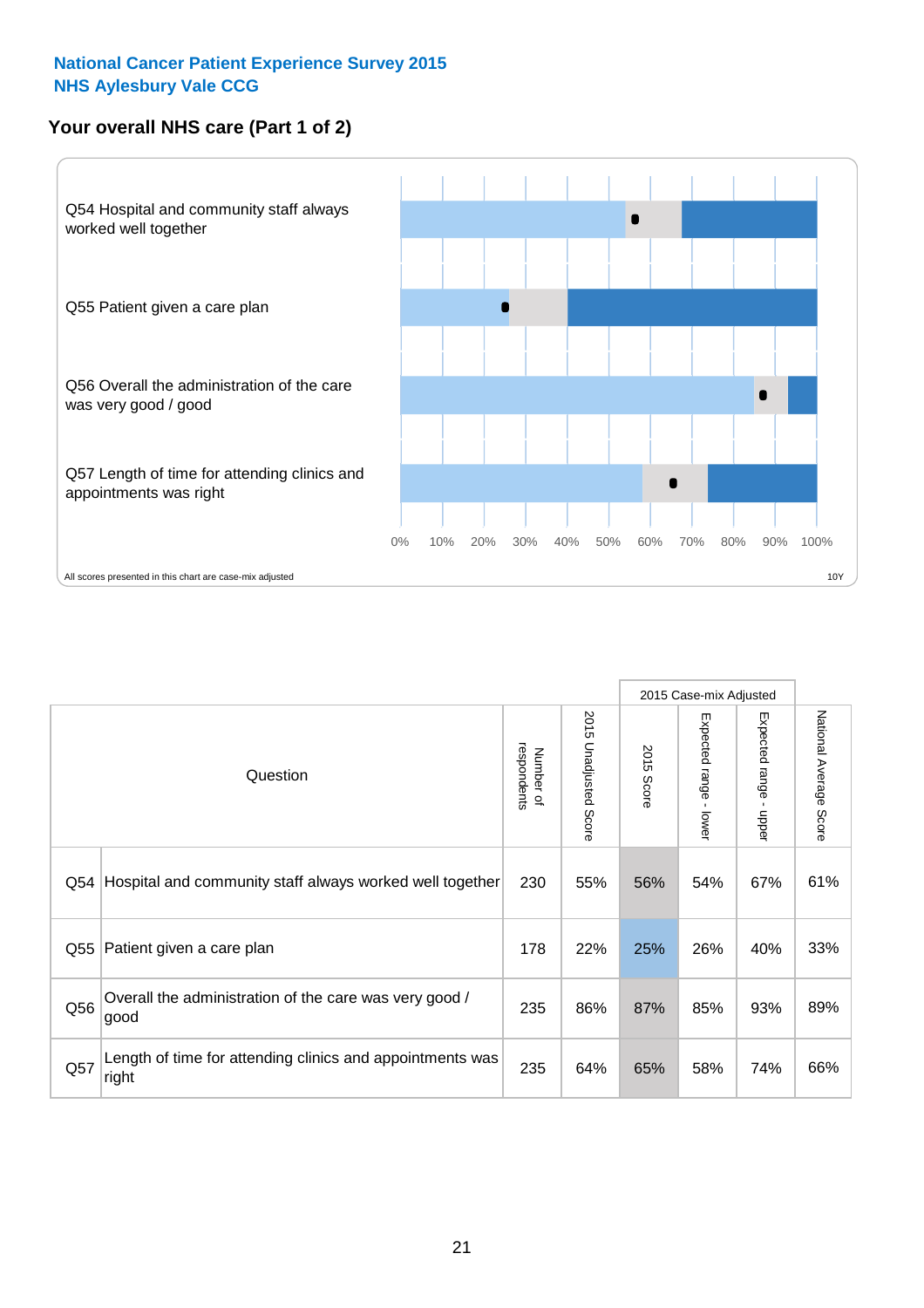#### **Your overall NHS care (Part 2 of 2)**



|     |                                                       |                                   |                             |               | 2015 Case-mix Adjusted     |                            |                        |
|-----|-------------------------------------------------------|-----------------------------------|-----------------------------|---------------|----------------------------|----------------------------|------------------------|
|     | Question                                              | respondents<br>Number<br>$\Omega$ | 2015<br>Unadjusted<br>Score | 2015<br>Score | Expected<br>range<br>lower | Expected<br>range<br>nbber | National Average Score |
| Q58 | Taking part in cancer research discussed with patient | 227                               | 33%                         | 34%           | 20%                        | 36%                        | 28%                    |



|     |                                                                        |                                   |                             |               | 2015 Case-mix Adjusted                                    |                                                       |                              |
|-----|------------------------------------------------------------------------|-----------------------------------|-----------------------------|---------------|-----------------------------------------------------------|-------------------------------------------------------|------------------------------|
|     | Question                                                               | respondents<br>Number<br>$\Omega$ | 2015<br>Inadjusted<br>Score | 2015<br>Score | OWer<br>limit<br>range<br>$\overline{\sigma}$<br>expected | Upper<br>limit<br>range<br>$\overline{a}$<br>expected | National<br>Average<br>Score |
| Q59 | Patient's average rating of care scored from very poor to<br>very good | 232                               | 8.6                         | 8.6           | 8.5                                                       | 8.9                                                   | 8.7                          |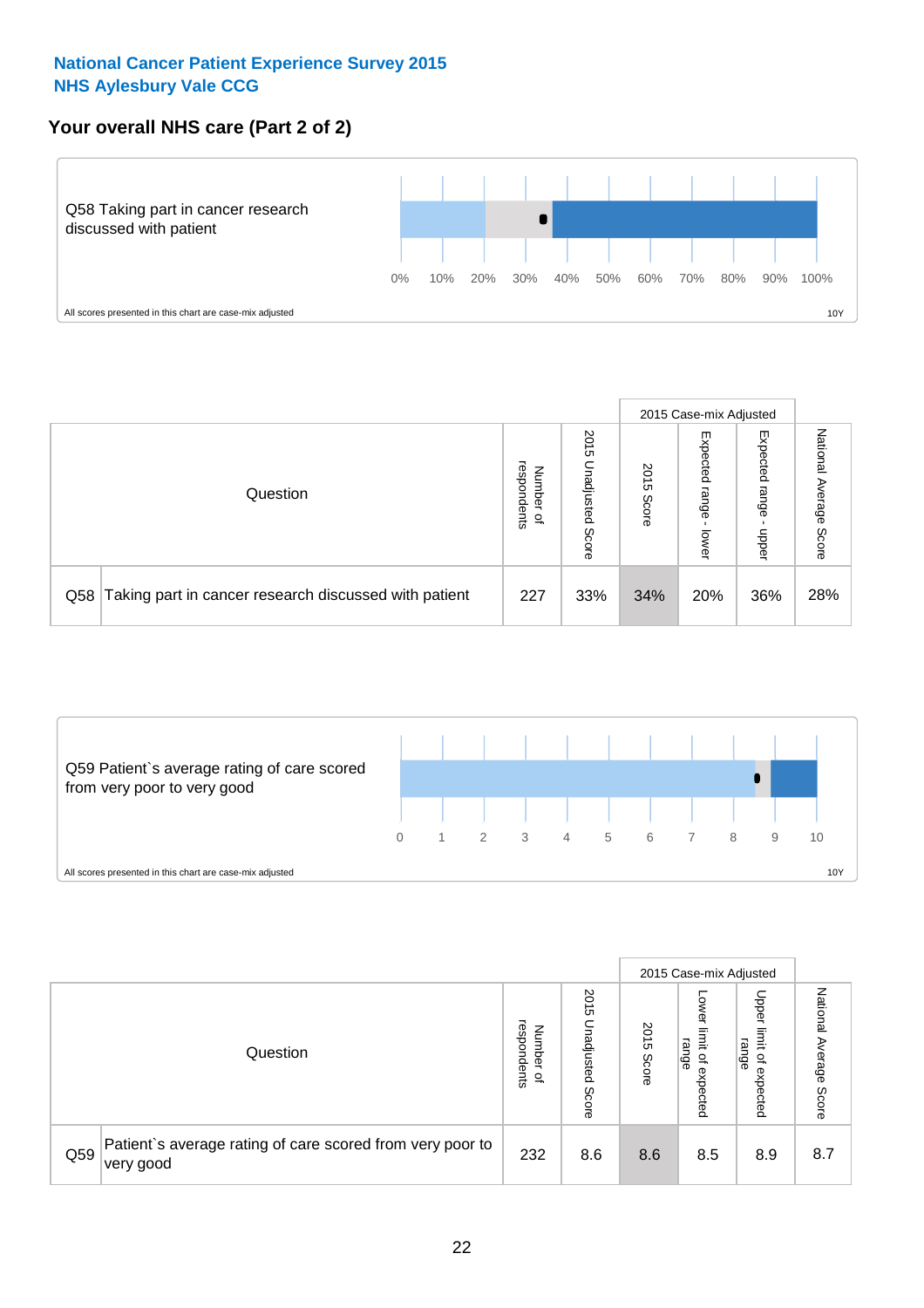### **Comparisons by tumour group for this CCG**

The following tables show the unadjusted CCG and the national percentage scores for each question broken down by tumour group. Where a cell in the table contains an asterisk this indicates that the number of patients in that group was below 21 and too small to display. Where a cell in the table contains "n.a." this indicates that there were no respondents for that tumour group.

### **Seeing your GP**

|                      | Q1. Saw GP once /<br>had to go to hospital | twice before being told | Q2. Patient thought<br>they were seen as<br>soon as necessary |                 |  |
|----------------------|--------------------------------------------|-------------------------|---------------------------------------------------------------|-----------------|--|
| <b>Cancer type</b>   | This CCG <sup>\$</sup>                     | <b>National</b>         | This CCG <sup>\$</sup>                                        | <b>National</b> |  |
| Brain / CNS          | $\star$                                    | 60%                     | $\star$                                                       | 77%             |  |
| <b>Breast</b>        | 97%                                        | 93%                     | 90%                                                           | 88%             |  |
| Colorectal / LGT     | 68%                                        | 72%                     | 73%                                                           | 80%             |  |
| Gynaecological       | $\star$                                    | 75%                     | $\star$                                                       | 78%             |  |
| Haematological       | 50%                                        | 64%                     | 67%                                                           | 80%             |  |
| <b>Head and Neck</b> | $\star$                                    | 77%                     | $\star$                                                       | 79%             |  |
| Lung                 | $\star$                                    | 69%                     | $\star$                                                       | 83%             |  |
| Prostate             | $\star$                                    | 79%                     | $\star$                                                       | 85%             |  |
| Sarcoma              | $\star$                                    | 64%                     | $\star$                                                       | 69%             |  |
| Skin                 | $\star$                                    | 91%                     | $\star$                                                       | 87%             |  |
| <b>Upper Gastro</b>  | $\star$                                    | 70%                     | $\star$                                                       | 78%             |  |
| Urological           | 80%                                        | 81%                     | 86%                                                           | 84%             |  |
| Other                | $\star$                                    | 70%                     | 82%                                                           | 78%             |  |
| <b>All Cancers</b>   | 71%                                        | 76%                     | 77%                                                           | 82%             |  |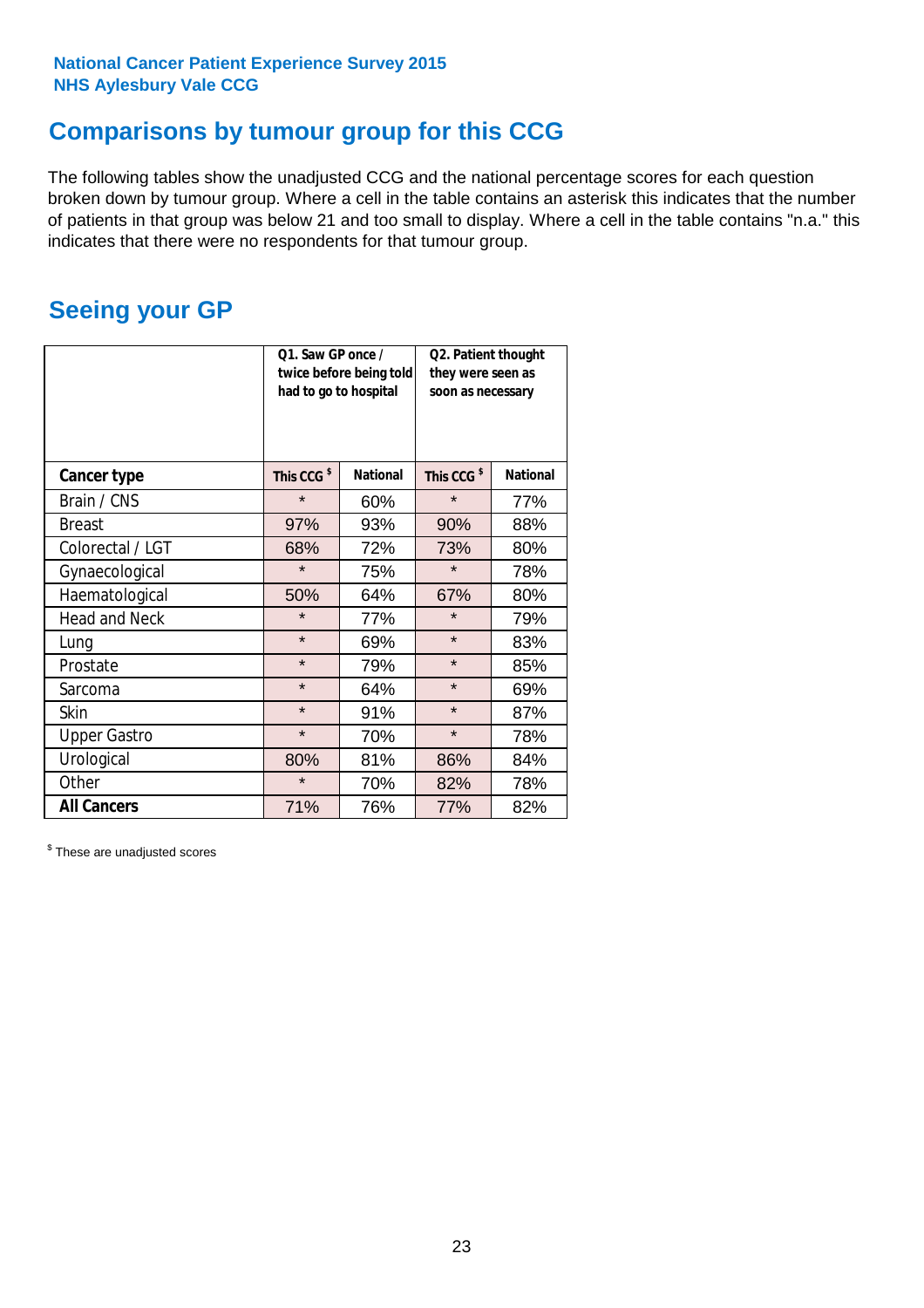## **Diagnostic tests**

|                      | be done was about<br>right | Q6. The length of time<br>waiting for the test to | Q7. Given complete<br>explanation of test<br>results in<br>understandable way |                 |  |
|----------------------|----------------------------|---------------------------------------------------|-------------------------------------------------------------------------------|-----------------|--|
| <b>Cancer type</b>   | This CCG <sup>\$</sup>     | <b>National</b>                                   | This CCG <sup>\$</sup>                                                        | <b>National</b> |  |
| Brain / CNS          | $\star$                    | 87%                                               | $\star$                                                                       | 69%             |  |
| <b>Breast</b>        | 92%                        | 90%                                               | 80%                                                                           | 82%             |  |
| Colorectal / LGT     | 71%                        | 86%                                               | 83%                                                                           | 81%             |  |
| Gynaecological       | $\star$                    | 84%                                               | $\star$                                                                       | 76%             |  |
| Haematological       | 81%                        | 87%                                               | 81%                                                                           | 76%             |  |
| <b>Head and Neck</b> | $\star$                    | 84%                                               | $\star$                                                                       | 77%             |  |
| Lung                 | $\star$                    | 87%                                               | $\star$                                                                       | 78%             |  |
| Prostate             | $\star$                    | 85%                                               | $\star$                                                                       | 79%             |  |
| Sarcoma              | $\star$                    | 81%                                               | $\star$                                                                       | 77%             |  |
| Skin                 | $\star$                    | 89%                                               | $\star$                                                                       | 85%             |  |
| <b>Upper Gastro</b>  | $\star$                    | 83%                                               | $\star$                                                                       | 77%             |  |
| Urological           | 81%                        | 85%                                               | 78%                                                                           | 78%             |  |
| Other                | 91%                        | 85%                                               | 83%                                                                           | 76%             |  |
| <b>All Cancers</b>   | 83%                        | 87%                                               | 80%                                                                           | 79%             |  |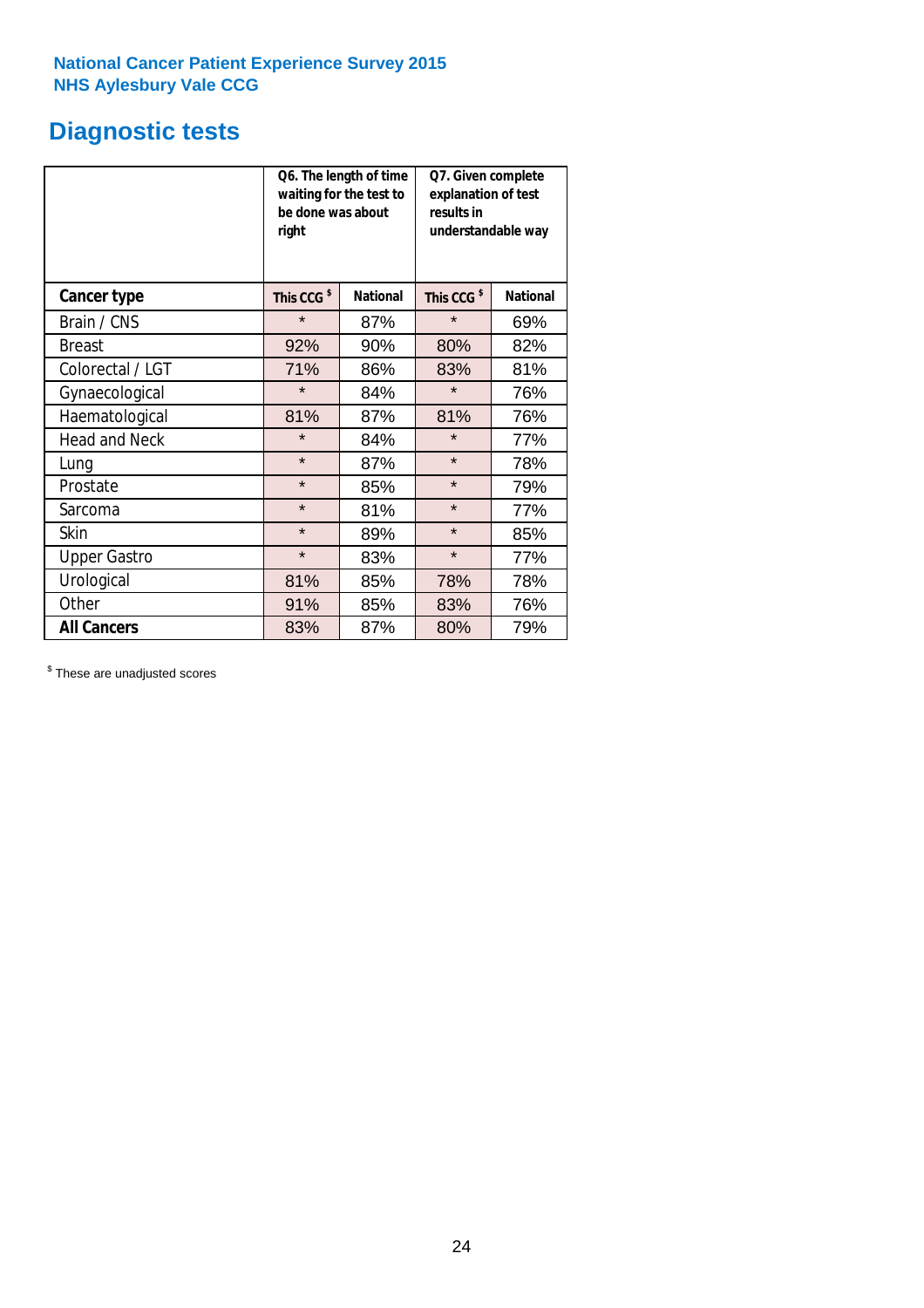### **Finding out what was wrong with you**

|                      | Q8. Patient told they<br>could bring a family<br>member or friend<br>when first told they<br>had cancer |                 | Q9. Patient felt they<br>were told sensitively<br>that they had cancer |                 | Q10. Patient<br>completely understood<br>the explanation of<br>what was wrong |                 | Q11. Patient given<br>easy to understand<br>written information<br>about the type of<br>cancer they had |                 |
|----------------------|---------------------------------------------------------------------------------------------------------|-----------------|------------------------------------------------------------------------|-----------------|-------------------------------------------------------------------------------|-----------------|---------------------------------------------------------------------------------------------------------|-----------------|
| Cancer type          | This CCG <sup>\$</sup>                                                                                  | <b>National</b> | This CCG <sup>\$</sup>                                                 | <b>National</b> | This CCG <sup>\$</sup>                                                        | <b>National</b> | This CCG <sup>\$</sup>                                                                                  | <b>National</b> |
| Brain / CNS          | $\star$                                                                                                 | 85%             | $\star$                                                                | 79%             | $\star$                                                                       | 60%             | $\star$                                                                                                 | 62%             |
| <b>Breast</b>        | 70%                                                                                                     | 83%             | 78%                                                                    | 88%             | 72%                                                                           | 78%             | 81%                                                                                                     | 76%             |
| Colorectal / LGT     | 79%                                                                                                     | 83%             | 77%                                                                    | 85%             | 83%                                                                           | 79%             | 73%                                                                                                     | 71%             |
| Gynaecological       | $\star$                                                                                                 | 75%             | $\star$                                                                | 83%             | $\star$                                                                       | 73%             | $\star$                                                                                                 | 69%             |
| Haematological       | 68%                                                                                                     | 75%             | 70%                                                                    | 83%             | 61%                                                                           | 60%             | 76%                                                                                                     | 74%             |
| <b>Head and Neck</b> | $\star$                                                                                                 | 73%             | $\star$                                                                | 85%             | $\star$                                                                       | 75%             | $\star$                                                                                                 | 61%             |
| Lung                 | $\star$                                                                                                 | 80%             | $\star$                                                                | 83%             | $\star$                                                                       | 75%             | $\star$                                                                                                 | 66%             |
| Prostate             | $\star$                                                                                                 | 80%             | $\star$                                                                | 84%             | $\star$                                                                       | 78%             | $\star$                                                                                                 | 80%             |
| Sarcoma              | $\star$                                                                                                 | 77%             | $\star$                                                                | 82%             | $\star$                                                                       | 63%             | $\star$                                                                                                 | 61%             |
| Skin                 | $\star$                                                                                                 | 71%             | $\star$                                                                | 90%             | $\star$                                                                       | 83%             | $\star$                                                                                                 | 84%             |
| <b>Upper Gastro</b>  | $\star$                                                                                                 | 79%             | $\star$                                                                | 79%             | $\star$                                                                       | 72%             | $\star$                                                                                                 | 64%             |
| Urological           | 62%                                                                                                     | 74%             | 72%                                                                    | 82%             | 79%                                                                           | 76%             | 73%                                                                                                     | 71%             |
| Other                | $\star$                                                                                                 | 77%             | 82%                                                                    | 82%             | 78%                                                                           | 72%             | $\star$                                                                                                 | 61%             |
| <b>All Cancers</b>   | 71%                                                                                                     | 79%             | 76%                                                                    | 84%             | 70%                                                                           | 73%             | 74%                                                                                                     | 72%             |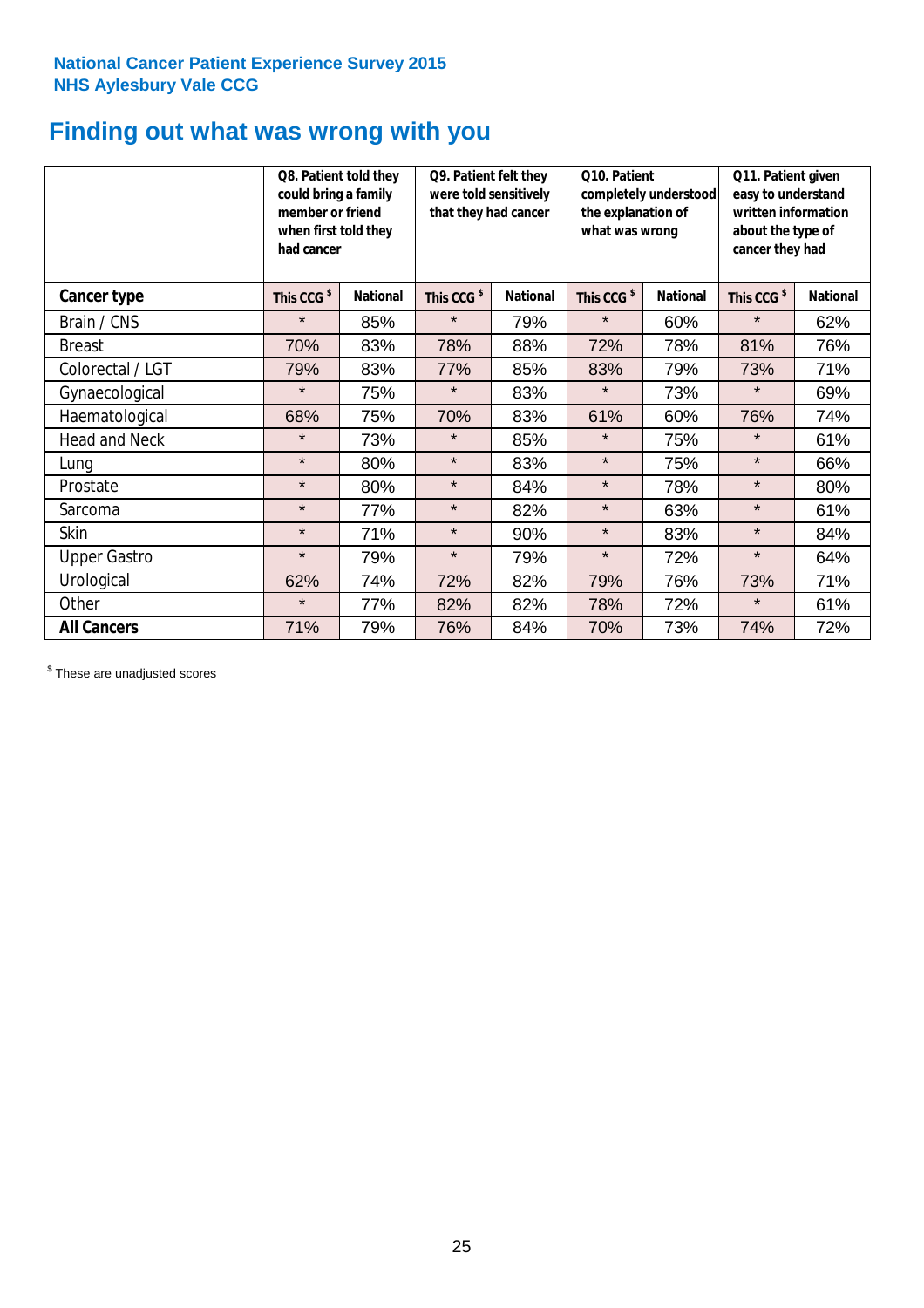### **Deciding the best treatment for you**

|                      | 012. Patient felt that<br>treatment options<br>were completely<br>explained |                 | O13. Possible side<br>understandable way | effects explained in an | Q14. Patient given<br>practical advice and<br>support in dealing with<br>side effects of<br>treatment |                 |  |
|----------------------|-----------------------------------------------------------------------------|-----------------|------------------------------------------|-------------------------|-------------------------------------------------------------------------------------------------------|-----------------|--|
| <b>Cancer type</b>   | This CCG <sup>\$</sup>                                                      | <b>National</b> | This CCG <sup>\$</sup>                   | <b>National</b>         | This CCG <sup>\$</sup>                                                                                | <b>National</b> |  |
| Brain / CNS          | $\star$                                                                     | 80%             | $\star$                                  | 71%                     | $\star$                                                                                               | 62%             |  |
| <b>Breast</b>        | 73%                                                                         | 84%             | 74%                                      | 76%                     | 62%                                                                                                   | 69%             |  |
| Colorectal / LGT     | 68%                                                                         | 85%             | 53%                                      | 75%                     | 50%                                                                                                   | 68%             |  |
| Gynaecological       | $\star$                                                                     | 84%             | $\star$                                  | 76%                     | $\star$                                                                                               | 68%             |  |
| Haematological       | 81%                                                                         | 81%             | 71%                                      | 69%                     | 65%                                                                                                   | 65%             |  |
| <b>Head and Neck</b> | $\star$                                                                     | 85%             | $\star$                                  | 72%                     | $\star$                                                                                               | 67%             |  |
| Lung                 | $\star$                                                                     | 84%             | $\star$                                  | 74%                     | $\star$                                                                                               | 69%             |  |
| Prostate             | $\star$                                                                     | 80%             | $\star$                                  | 71%                     | $\star$                                                                                               | 61%             |  |
| Sarcoma              | $\star$                                                                     | 82%             | $\star$                                  | 75%                     | $\star$                                                                                               | 66%             |  |
| Skin                 | $\star$                                                                     | 88%             | $\star$                                  | 75%                     | $\star$                                                                                               | 74%             |  |
| <b>Upper Gastro</b>  | $\star$                                                                     | 83%             | $\star$                                  | 72%                     | $\star$                                                                                               | 66%             |  |
| Urological           | 83%                                                                         | 80%             | 68%                                      | 69%                     | 54%                                                                                                   | 61%             |  |
| Other                | 77%                                                                         | 80%             | 73%                                      | 72%                     | 64%                                                                                                   | 64%             |  |
| <b>All Cancers</b>   | 78%                                                                         | 83%             | 68%                                      | 73%                     | 61%                                                                                                   | 66%             |  |

|                      | in the future          | Q15. Patient definitely<br>told about side effects<br>that could affect them | involved in decisions<br>about care and<br>treatment | Q16. Patient definitely |  |
|----------------------|------------------------|------------------------------------------------------------------------------|------------------------------------------------------|-------------------------|--|
| <b>Cancer type</b>   | This CCG <sup>\$</sup> | <b>National</b>                                                              | This CCG <sup>\$</sup>                               | <b>National</b>         |  |
| Brain / CNS          | $\star$                | 56%                                                                          | $\star$                                              | 74%                     |  |
| <b>Breast</b>        | 43%                    | 55%                                                                          | 76%                                                  | 79%                     |  |
| Colorectal / LGT     | 54%                    | 56%                                                                          | 72%                                                  | 79%                     |  |
| Gynaecological       | $\star$                | 54%                                                                          | $\star$                                              | 76%                     |  |
| Haematological       | 44%<br>50%             |                                                                              | 75%                                                  | 77%                     |  |
| <b>Head and Neck</b> | $\star$                | 58%                                                                          | $\star$                                              | 76%                     |  |
| Lung                 | $\star$                | 54%                                                                          | $\star$                                              | 78%                     |  |
| Prostate             | $\star$                | 63%                                                                          | $\star$                                              | 79%                     |  |
| Sarcoma              | $\star$                | 54%                                                                          | $\star$                                              | 77%                     |  |
| <b>Skin</b>          | $\star$                | 66%                                                                          | $\star$                                              | 86%                     |  |
| <b>Upper Gastro</b>  | $\star$                | 53%                                                                          | $\star$                                              | 77%                     |  |
| Urological           | 36%                    | 52%                                                                          | 67%                                                  | 75%                     |  |
| Other                | $\star$                | 51%                                                                          | 77%                                                  | 75%                     |  |
| <b>All Cancers</b>   | 47%                    | 54%                                                                          | 76%                                                  | 78%                     |  |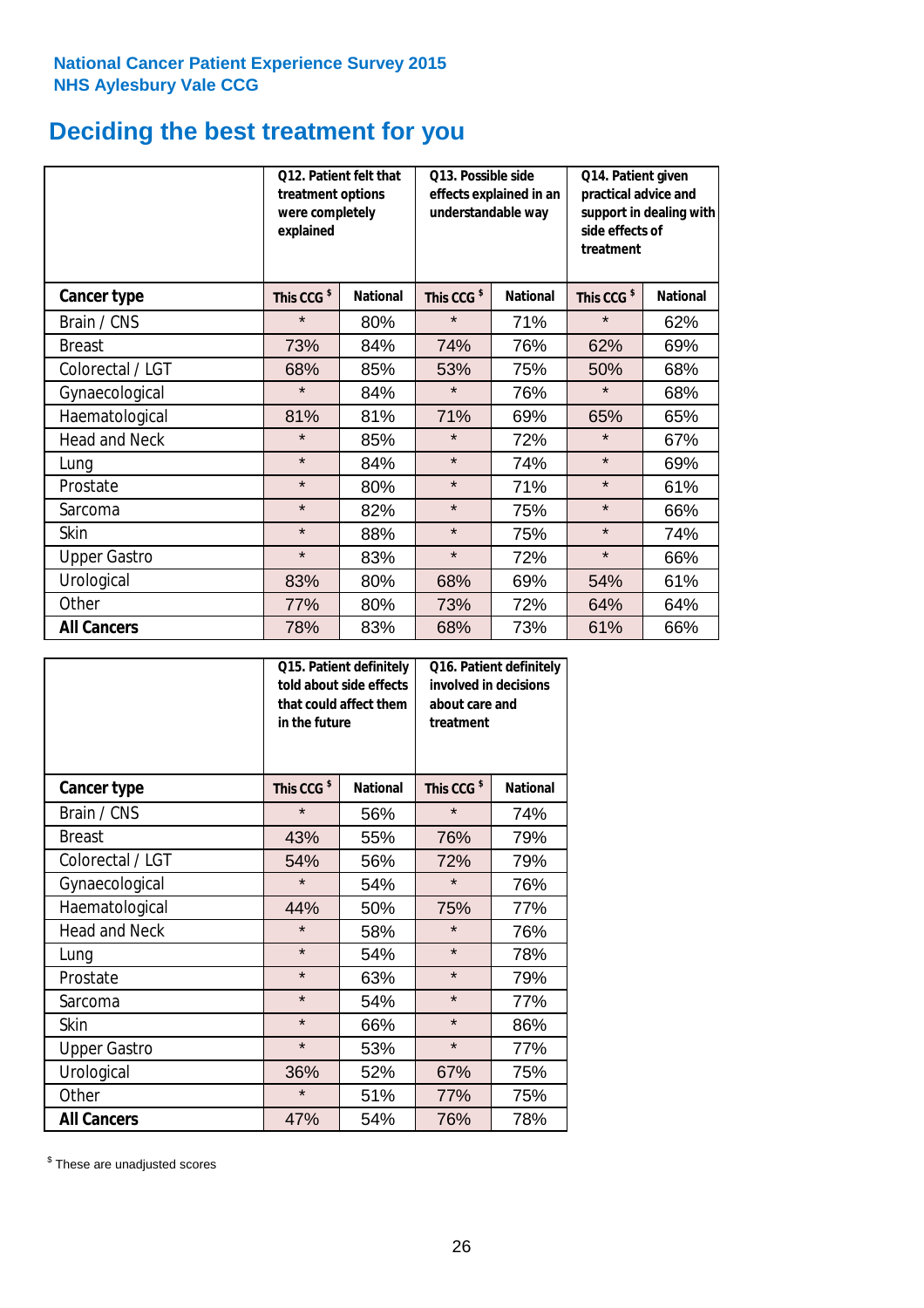### **Clinical Nurse Specialist**

|                      | would support them<br>through their<br>treatment | Q17. Patient given the<br>name of the CNS who | Q18. Patient found it<br>easy to contact their<br><b>CNS</b> |                 | <b>Q19. Get</b><br>understandable<br>answers to important<br>questions all or most<br>of the time |                 |  |
|----------------------|--------------------------------------------------|-----------------------------------------------|--------------------------------------------------------------|-----------------|---------------------------------------------------------------------------------------------------|-----------------|--|
| Cancer type          | This CCG <sup>\$</sup>                           | <b>National</b>                               | This CCG <sup>\$</sup>                                       | <b>National</b> | This CCG <sup>\$</sup>                                                                            | <b>National</b> |  |
| Brain / CNS          | $\star$                                          | 95%                                           | $\star$                                                      | 84%             | $\star$                                                                                           | 85%             |  |
| <b>Breast</b>        | 92%                                              | 94%                                           | 71%                                                          | 85%             | 76%                                                                                               | 88%             |  |
| Colorectal / LGT     | 100%                                             | 91%                                           | 56%                                                          | 88%             | 67%                                                                                               | 90%             |  |
| Gynaecological       | $\star$                                          | 93%                                           | $\star$                                                      | 86%             | $\star$                                                                                           | 87%             |  |
| Haematological       | 86%                                              | 89%                                           | 94%                                                          | 89%             | 97%                                                                                               | 90%             |  |
| <b>Head and Neck</b> | $\star$                                          | 88%                                           | $\star$                                                      | 86%             | $\star$                                                                                           | 88%             |  |
| Lung                 | $\star$                                          | 93%                                           | $\star$                                                      | 89%             | $\star$                                                                                           | 89%             |  |
| Prostate             | $\star$                                          | 89%                                           | $\star$                                                      | 83%             | $\star$                                                                                           | 88%             |  |
| Sarcoma              | $\star$                                          | 87%                                           | $\star$                                                      | 86%             | $\star$                                                                                           | 88%             |  |
| Skin                 | $\star$                                          | 88%                                           | $\star$                                                      | 90%             | $\star$                                                                                           | 92%             |  |
| <b>Upper Gastro</b>  | $\star$                                          | 92%                                           | $\star$                                                      | 87%             | $\star$                                                                                           | 88%             |  |
| Urological           | 89%                                              | 80%                                           | $\star$                                                      | 85%             | $\star$                                                                                           | 88%             |  |
| Other                | 90%                                              | 86%                                           | $\star$                                                      | 86%             | $\star$                                                                                           | 87%             |  |
| <b>All Cancers</b>   | 92%                                              | 90%                                           | 80%                                                          | 87%             | 86%                                                                                               | 88%             |  |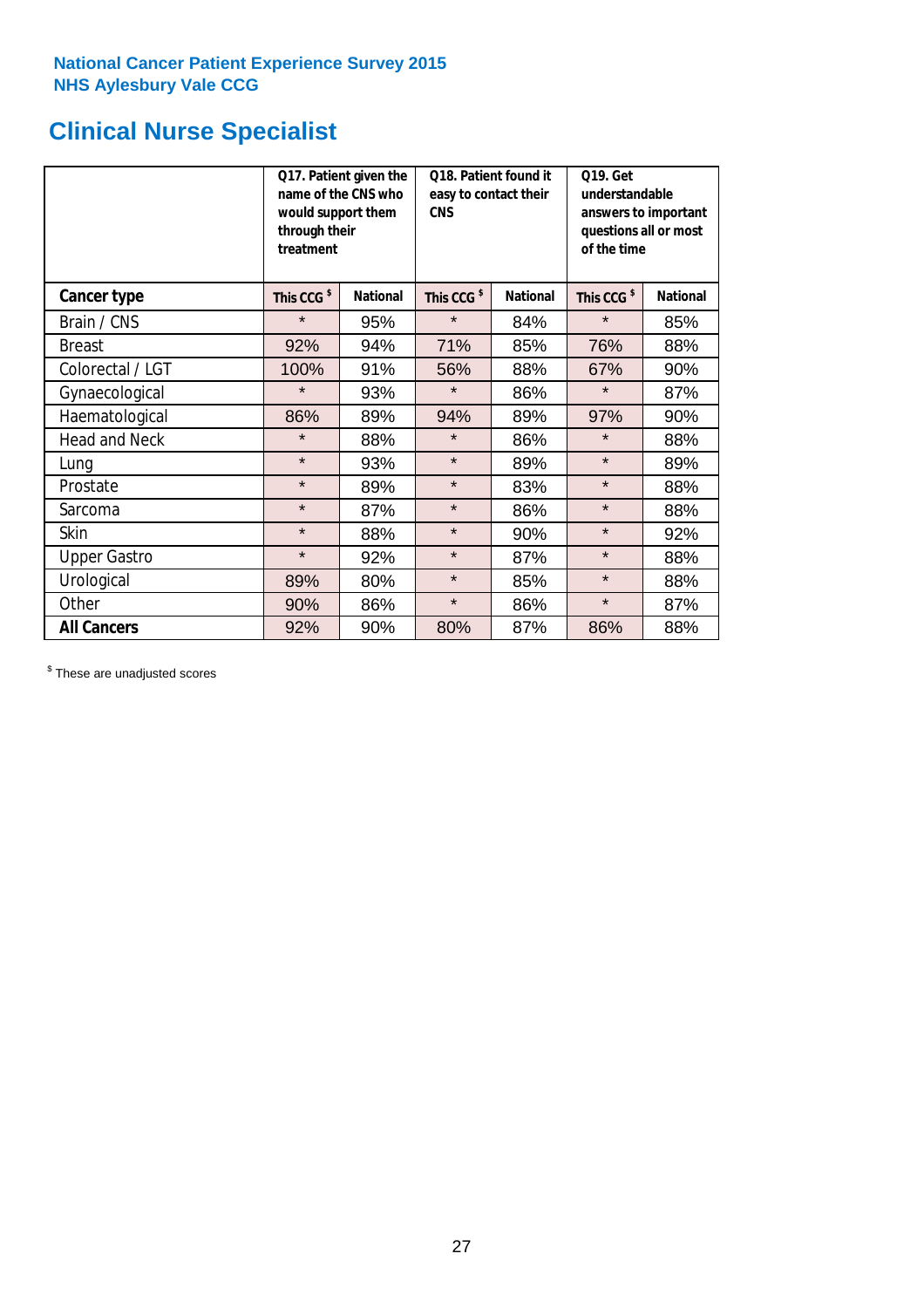### **Support for people with cancer**

|                      | Q20. Hospital staff<br>gave information | about support groups | Q21. Hospital staff<br>gave information<br>about impact cancer<br>could have on day to<br>day activities |                 | Q22. Hospital staff<br>gave information on<br>getting financial help |                 | Q23. Hospital staff told<br>patient they could get<br>free prescriptions |                 |
|----------------------|-----------------------------------------|----------------------|----------------------------------------------------------------------------------------------------------|-----------------|----------------------------------------------------------------------|-----------------|--------------------------------------------------------------------------|-----------------|
| Cancer type          | This CCG <sup>\$</sup>                  | <b>National</b>      | This CCG <sup>\$</sup>                                                                                   | <b>National</b> | This CCG <sup>\$</sup>                                               | <b>National</b> | This CCG <sup>\$</sup>                                                   | <b>National</b> |
| Brain / CNS          | $\star$                                 | 85%                  | $\star$                                                                                                  | 80%             | $\star$                                                              | 72%             | $\star$                                                                  | 79%             |
| <b>Breast</b>        | 89%                                     | 88%                  | 72%                                                                                                      | 85%             | 52%                                                                  | 60%             | 76%                                                                      | 80%             |
| Colorectal / LGT     | 88%                                     | 82%                  | 86%                                                                                                      | 82%             | $\star$                                                              | 52%             | $\star$                                                                  | 83%             |
| Gynaecological       | $\star$                                 | 83%                  | $\star$                                                                                                  | 81%             | $\star$                                                              | 58%             | $\star$                                                                  | 76%             |
| Haematological       | 78%                                     | 82%                  | 83%                                                                                                      | 82%             | $\star$                                                              | 56%             | $\star$                                                                  | 86%             |
| <b>Head and Neck</b> | $\star$                                 | 83%                  | $\star$                                                                                                  | 80%             | $\star$                                                              | 55%             | $\star$                                                                  | 80%             |
| Lung                 | $\star$                                 | 82%                  | $\star$                                                                                                  | 80%             | $\star$                                                              | 68%             | $\star$                                                                  | 85%             |
| Prostate             | $\star$                                 | 85%                  | $\star$                                                                                                  | 81%             | $\star$                                                              | 41%             | $\star$                                                                  | 76%             |
| Sarcoma              | $\star$                                 | 82%                  | $\star$                                                                                                  | 80%             | $\star$                                                              | 57%             | $\star$                                                                  | 75%             |
| Skin                 | $\star$                                 | 85%                  | $\star$                                                                                                  | 85%             | $\star$                                                              | 51%             | $\star$                                                                  | 65%             |
| <b>Upper Gastro</b>  | $\star$                                 | 82%                  | $\star$                                                                                                  | 78%             | $\star$                                                              | 57%             | $\star$                                                                  | 83%             |
| Urological           | $\star$                                 | 71%                  | $\star$                                                                                                  | 70%             | $\star$                                                              | 33%             | $\star$                                                                  | 69%             |
| Other                | $\star$                                 | 80%                  | $\star$                                                                                                  | 77%             | $\star$                                                              | 53%             | $\star$                                                                  | 79%             |
| <b>All Cancers</b>   | 87%                                     | 83%                  | 84%                                                                                                      | 81%             | 58%                                                                  | 55%             | 84%                                                                      | 80%             |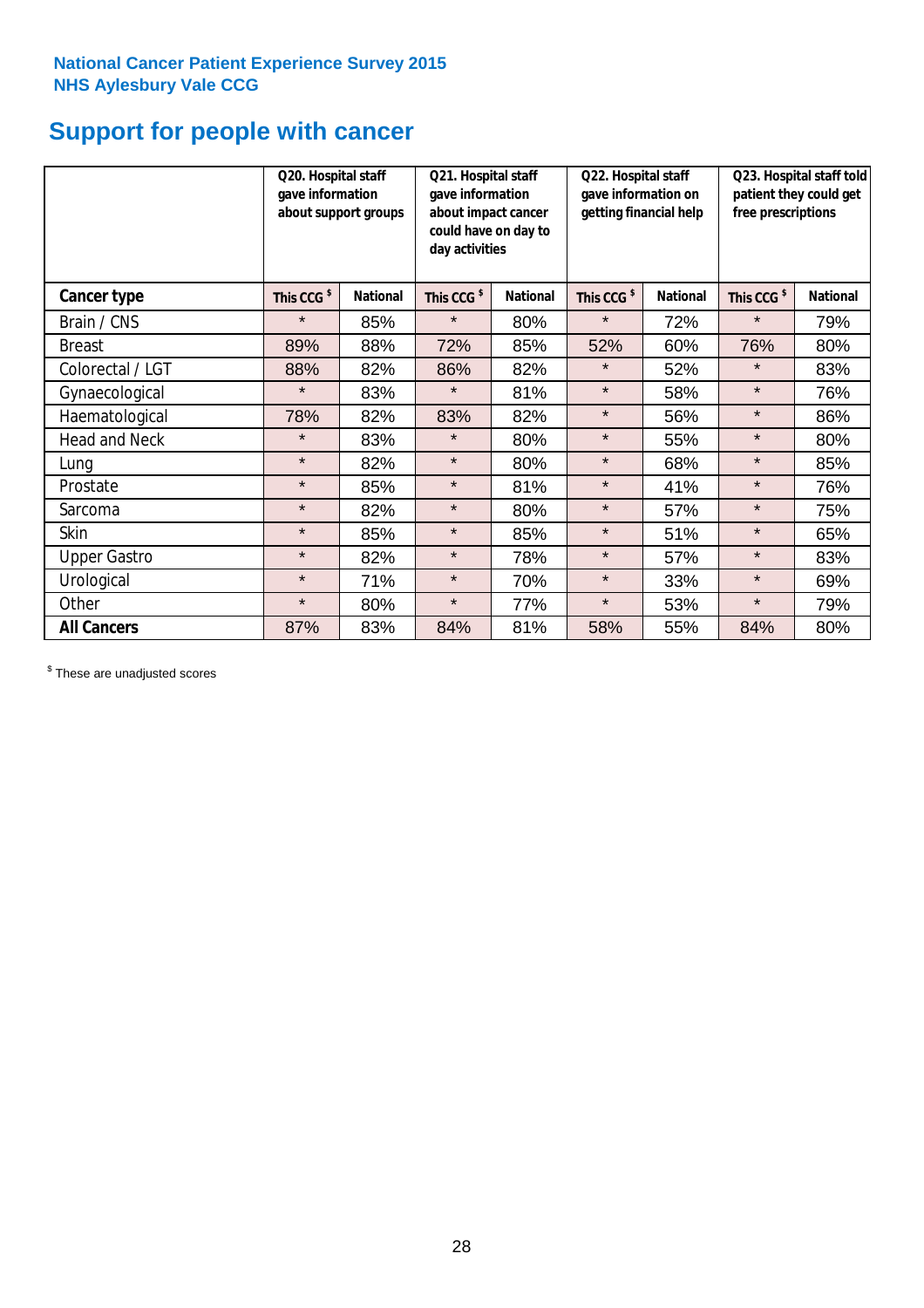### **Operations**

|                      | Q26. Staff explained<br>how operation had<br>gone in<br>understandable way |                 |  |  |
|----------------------|----------------------------------------------------------------------------|-----------------|--|--|
| <b>Cancer type</b>   | This CCG <sup>\$</sup>                                                     | <b>National</b> |  |  |
| Brain / CNS          | $\star$                                                                    | 75%             |  |  |
| <b>Breast</b>        | 59%                                                                        | 77%             |  |  |
| Colorectal / LGT     | 71%                                                                        | 81%             |  |  |
| Gynaecological       | $\star$                                                                    | 79%             |  |  |
| Haematological       | $\star$                                                                    | 75%             |  |  |
| <b>Head and Neck</b> | $\star$                                                                    | 77%             |  |  |
| Lung                 | n.a.                                                                       | 76%             |  |  |
| Prostate             | $\star$                                                                    | 76%             |  |  |
| Sarcoma              | $\star$                                                                    | 80%             |  |  |
| Skin                 | $\star$                                                                    | 84%             |  |  |
| <b>Upper Gastro</b>  | $\star$                                                                    | 81%             |  |  |
| Urological           | $\star$                                                                    | 74%             |  |  |
| Other                | $\star$<br>78%                                                             |                 |  |  |
| <b>All Cancers</b>   | 72%                                                                        | 78%             |  |  |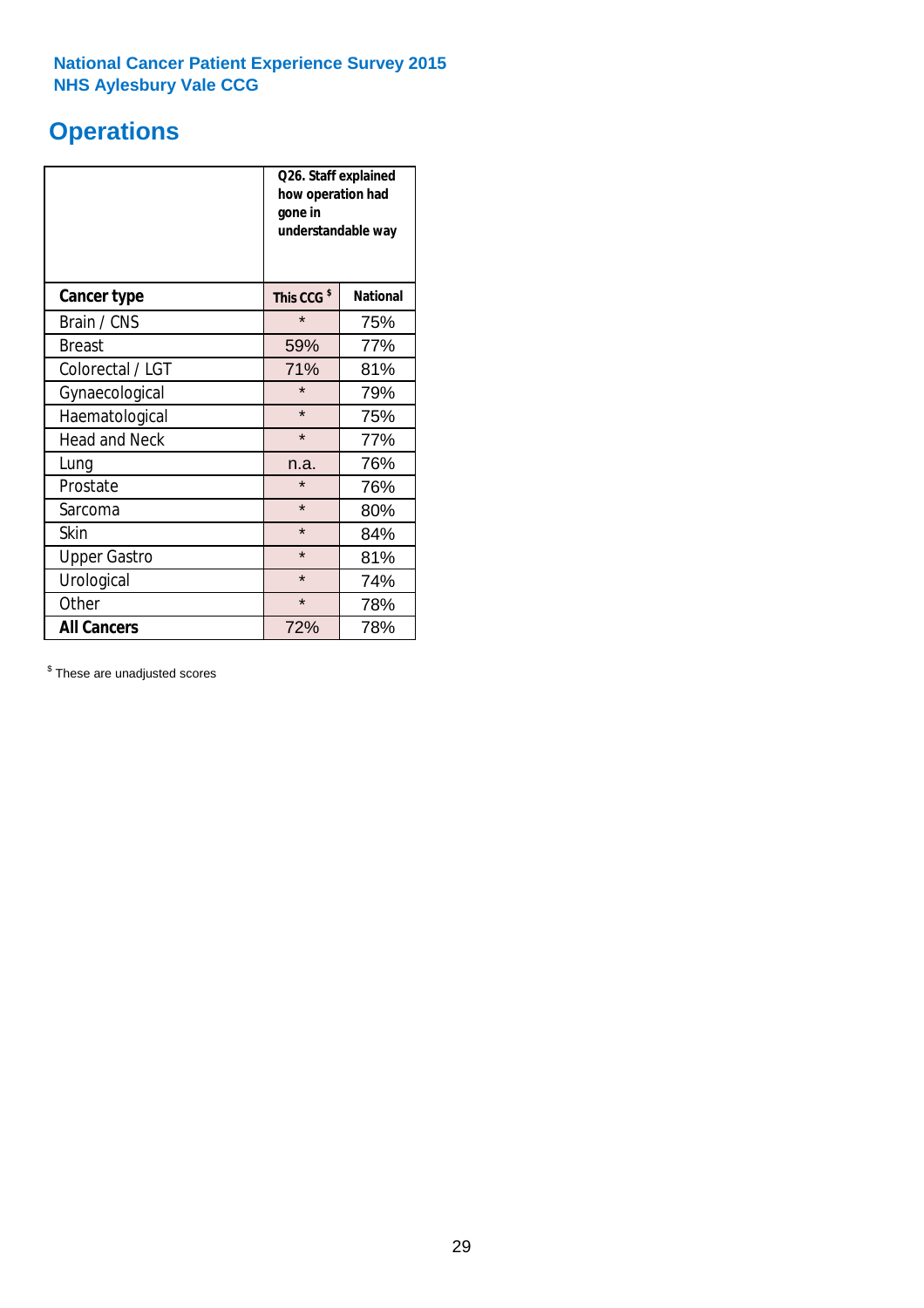### **Hospital care as an inpatient (Part 1 of 2)**

|                      | Q28. Groups of doctors<br>or nurses did not talk<br>in front of patient as if<br>they were not there |                 | Q29. Patient had<br>confidence and trust in<br>all doctors treating<br>them |                 | Q30. Patient's family<br>or someone close<br>definitely had<br>opportunity to talk to<br>doctor |                 | Q31. Patient had<br>confidence and trust in  <br>all ward nurses |                 |
|----------------------|------------------------------------------------------------------------------------------------------|-----------------|-----------------------------------------------------------------------------|-----------------|-------------------------------------------------------------------------------------------------|-----------------|------------------------------------------------------------------|-----------------|
| Cancer type          | This CCG <sup>\$</sup>                                                                               | <b>National</b> | This CCG <sup>\$</sup>                                                      | <b>National</b> | This CCG <sup>\$</sup>                                                                          | <b>National</b> | This CCG <sup>\$</sup>                                           | <b>National</b> |
| Brain / CNS          | $\star$                                                                                              | 68%             | $\star$                                                                     | 78%             | $\star$                                                                                         | 65%             | $\star$                                                          | 67%             |
| <b>Breast</b>        | 88%                                                                                                  | 89%             | 71%                                                                         | 86%             | 73%                                                                                             | 73%             | 74%                                                              | 74%             |
| Colorectal / LGT     | 68%                                                                                                  | 75%             | 86%                                                                         | 85%             | $\star$                                                                                         | 72%             | 55%                                                              | 68%             |
| Gynaecological       | $\star$                                                                                              | 84%             | $\star$                                                                     | 86%             | $\star$                                                                                         | 71%             | $\star$                                                          | 69%             |
| Haematological       | $\star$                                                                                              | 80%             | $\star$                                                                     | 81%             | $\star$                                                                                         | 75%             | $\star$                                                          | 73%             |
| <b>Head and Neck</b> | $\star$                                                                                              | 79%             | $\star$                                                                     | 85%             | $\star$                                                                                         | 73%             | $\star$                                                          | 72%             |
| Lung                 | $\star$                                                                                              | 75%             | $\star$                                                                     | 82%             | $\star$                                                                                         | 71%             | $\star$                                                          | 73%             |
| Prostate             | $\star$                                                                                              | 84%             | $\star$                                                                     | 87%             | $\star$                                                                                         | 72%             | $\star$                                                          | 75%             |
| Sarcoma              | $\star$                                                                                              | 82%             | $\star$                                                                     | 85%             | $\star$                                                                                         | 75%             | $\star$                                                          | 70%             |
| Skin                 | $\star$                                                                                              | 85%             | $\star$                                                                     | 90%             | $\star$                                                                                         | 79%             | $\star$                                                          | 84%             |
| <b>Upper Gastro</b>  | $\star$                                                                                              | 75%             | $\star$                                                                     | 83%             | $\star$                                                                                         | 72%             | $\star$                                                          | 70%             |
| Urological           | $\star$                                                                                              | 80%             | $\star$                                                                     | 84%             | $\star$                                                                                         | 67%             | $\star$                                                          | 75%             |
| Other                | $\star$                                                                                              | 79%             | $\star$                                                                     | 79%             | $\star$                                                                                         | 70%             | $\star$                                                          | 69%             |
| <b>All Cancers</b>   | 85%                                                                                                  | 81%             | 83%                                                                         | 84%             | 72%                                                                                             | 72%             | 74%                                                              | 72%             |

|                      | Q32. Always / nearly<br>always enough nurses<br>on duty |                 | Q33. All staff asked<br>patient what name<br>they preferred to be<br>called by |                 | Q34. Always given<br>enough privacy when<br>discussing condition or<br>treatment |                 | Q35. Patient was able<br>to discuss worries or<br>fears with staff during<br>visit |                 |
|----------------------|---------------------------------------------------------|-----------------|--------------------------------------------------------------------------------|-----------------|----------------------------------------------------------------------------------|-----------------|------------------------------------------------------------------------------------|-----------------|
| Cancer type          | This CCG <sup>\$</sup>                                  | <b>National</b> | This CCG <sup>\$</sup>                                                         | <b>National</b> | This CCG <sup>\$</sup>                                                           | <b>National</b> | This CCG <sup>\$</sup>                                                             | <b>National</b> |
| Brain / CNS          | $\star$                                                 | 64%             | $\star$                                                                        | 69%             | $\star$                                                                          | 80%             | $\star$                                                                            | 44%             |
| <b>Breast</b>        | 68%                                                     | 69%             | 55%                                                                            | 60%             | 82%                                                                              | 86%             | 46%                                                                                | 53%             |
| Colorectal / LGT     | 45%                                                     | 61%             | 57%                                                                            | 70%             | 82%                                                                              | 84%             | $\star$                                                                            | 54%             |
| Gynaecological       | $\star$                                                 | 65%             | $\star$                                                                        | 63%             | $\star$                                                                          | 82%             | $\star$                                                                            | 50%             |
| Haematological       | $\star$                                                 | 63%             | $\star$                                                                        | 67%             | $\star$                                                                          | 86%             | $\star$                                                                            | 55%             |
| <b>Head and Neck</b> | $\star$                                                 | 67%             | $\star$                                                                        | 66%             | $\star$                                                                          | 85%             | $\star$                                                                            | 50%             |
| Lung                 | $\star$                                                 | 68%             | $\star$                                                                        | 71%             | $\star$                                                                          | 84%             | $\star$                                                                            | 49%             |
| Prostate             | $\star$                                                 | 71%             | $\star$                                                                        | 67%             | $\star$                                                                          | 87%             | $\star$                                                                            | 52%             |
| Sarcoma              | $\star$                                                 | 68%             | $\star$                                                                        | 71%             | $\star$                                                                          | 87%             | $\star$                                                                            | 52%             |
| Skin                 | $\star$                                                 | 81%             | $\star$                                                                        | 67%             | $\star$                                                                          | 89%             | $\star$                                                                            | 61%             |
| <b>Upper Gastro</b>  | $\star$                                                 | 62%             | $\star$                                                                        | 75%             | $\star$                                                                          | 83%             | $\star$                                                                            | 53%             |
| Urological           | $\star$                                                 | 68%             | $\star$                                                                        | 71%             | $\star$                                                                          | 84%             | $\star$                                                                            | 46%             |
| Other                | $\star$                                                 | 62%             | $\star$                                                                        | 66%             | $\star$                                                                          | 82%             | $\star$                                                                            | 48%             |
| <b>All Cancers</b>   | 63%                                                     | 66%             | 59%                                                                            | 67%             | 82%                                                                              | 85%             | 47%                                                                                | 52%             |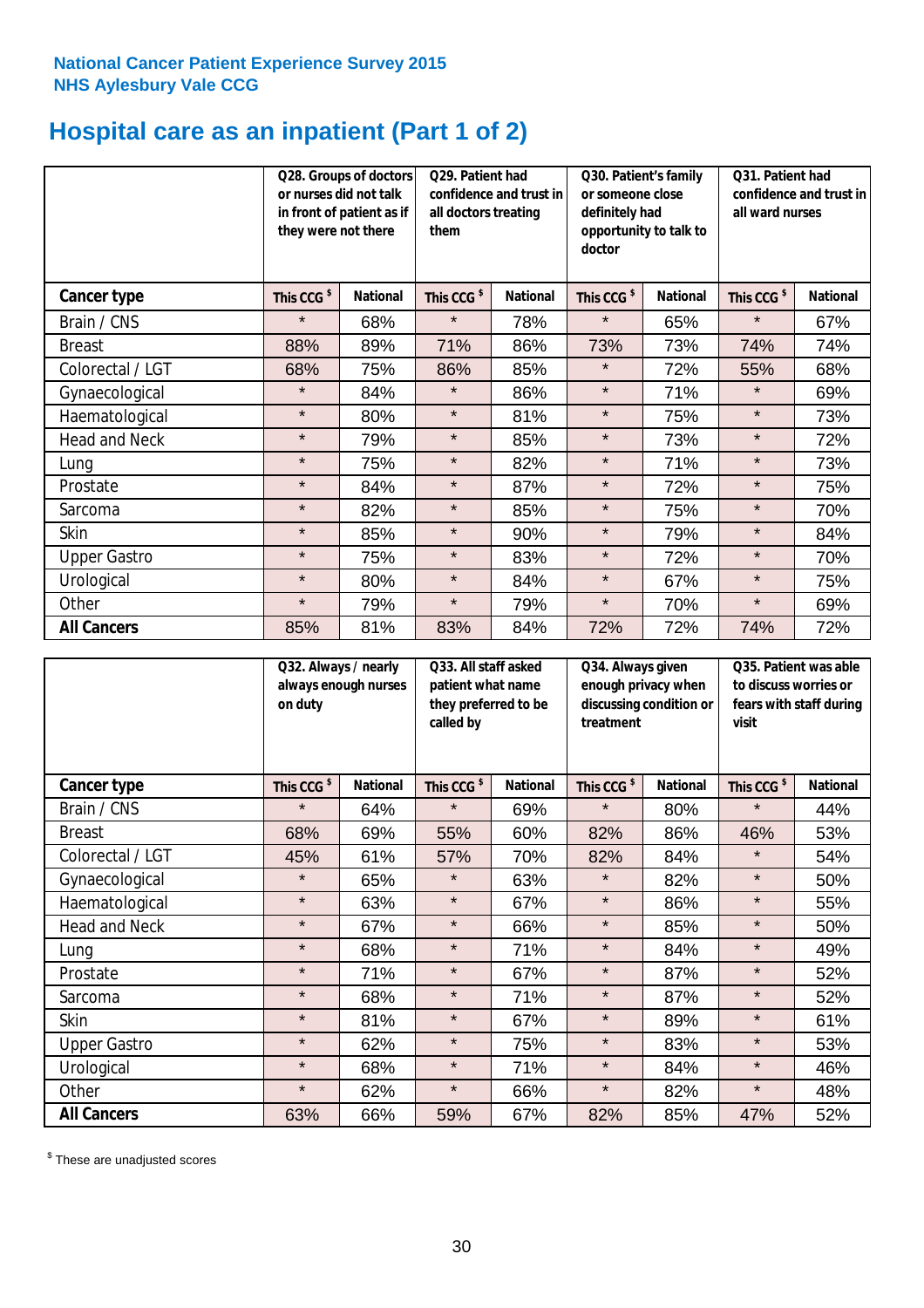### **Hospital care as an inpatient (Part 2 of 2)**

|                      | Q36. Hospital staff<br>definitely did<br>everything to help<br>control pain |                 | Q37. Always treated<br>with respect and<br>dignity by staff |                 | written information<br>about what should /<br>should not do post<br>discharge |                 | Q38. Given clear<br>Q39. Staff told patient<br>who to contact if<br>worried post discharge |                 |  |
|----------------------|-----------------------------------------------------------------------------|-----------------|-------------------------------------------------------------|-----------------|-------------------------------------------------------------------------------|-----------------|--------------------------------------------------------------------------------------------|-----------------|--|
| Cancer type          | This CCG <sup>\$</sup>                                                      | <b>National</b> | This CCG <sup>\$</sup>                                      | <b>National</b> | This CCG <sup>\$</sup>                                                        | <b>National</b> | This CCG <sup>\$</sup>                                                                     | <b>National</b> |  |
| Brain / CNS          | $\star$                                                                     | 82%             | $\star$                                                     | 84%             | $\star$                                                                       | 79%             | $\star$                                                                                    | 91%             |  |
| <b>Breast</b>        | 87%                                                                         | 86%             | 74%                                                         | 88%             | 79%                                                                           | 90%             | 94%                                                                                        | 95%             |  |
| Colorectal / LGT     | 81%                                                                         | 84%             | 86%                                                         | 86%             | 76%                                                                           | 83%             | 95%                                                                                        | 94%             |  |
| Gynaecological       | $\star$                                                                     | 83%             | $\star$                                                     | 85%             | $\star$                                                                       | 86%             | $\star$                                                                                    | 93%             |  |
| Haematological       | $\star$                                                                     | 84%             | $\star$                                                     | 89%             | $\star$                                                                       | 79%             | $\star$                                                                                    | 95%             |  |
| <b>Head and Neck</b> | $\star$                                                                     | 84%             | $\star$                                                     | 88%             | $\star$                                                                       | 86%             | $\star$                                                                                    | 92%             |  |
| Lung                 | $\star$                                                                     | 83%             | $\star$                                                     | 87%             | $\star$                                                                       | 81%             | $\star$                                                                                    | 92%             |  |
| Prostate             | $\star$                                                                     | 85%             | $\star$                                                     | 91%             | $\star$                                                                       | 87%             | $\star$                                                                                    | 94%             |  |
| Sarcoma              | $\star$                                                                     | 86%             | $\star$                                                     | 91%             | n.a.                                                                          | 83%             | $\star$                                                                                    | 94%             |  |
| Skin                 | $\star$                                                                     | 88%             | $\star$                                                     | 93%             | $\star$                                                                       | 91%             | $\star$                                                                                    | 97%             |  |
| <b>Upper Gastro</b>  | $\star$                                                                     | 83%             | $\star$                                                     | 86%             | $\star$                                                                       | 79%             | $\star$                                                                                    | 93%             |  |
| Urological           | $\star$                                                                     | 80%             | $\star$                                                     | 88%             | $\star$                                                                       | 83%             | $\star$                                                                                    | 90%             |  |
| Other                | $\star$                                                                     | 82%             | $\star$                                                     | 85%             | $\star$                                                                       | 80%             | $\star$                                                                                    | 92%             |  |
| <b>All Cancers</b>   | 85%                                                                         | 84%             | 86%                                                         | 87%             | 82%                                                                           | 84%             | 93%                                                                                        | 94%             |  |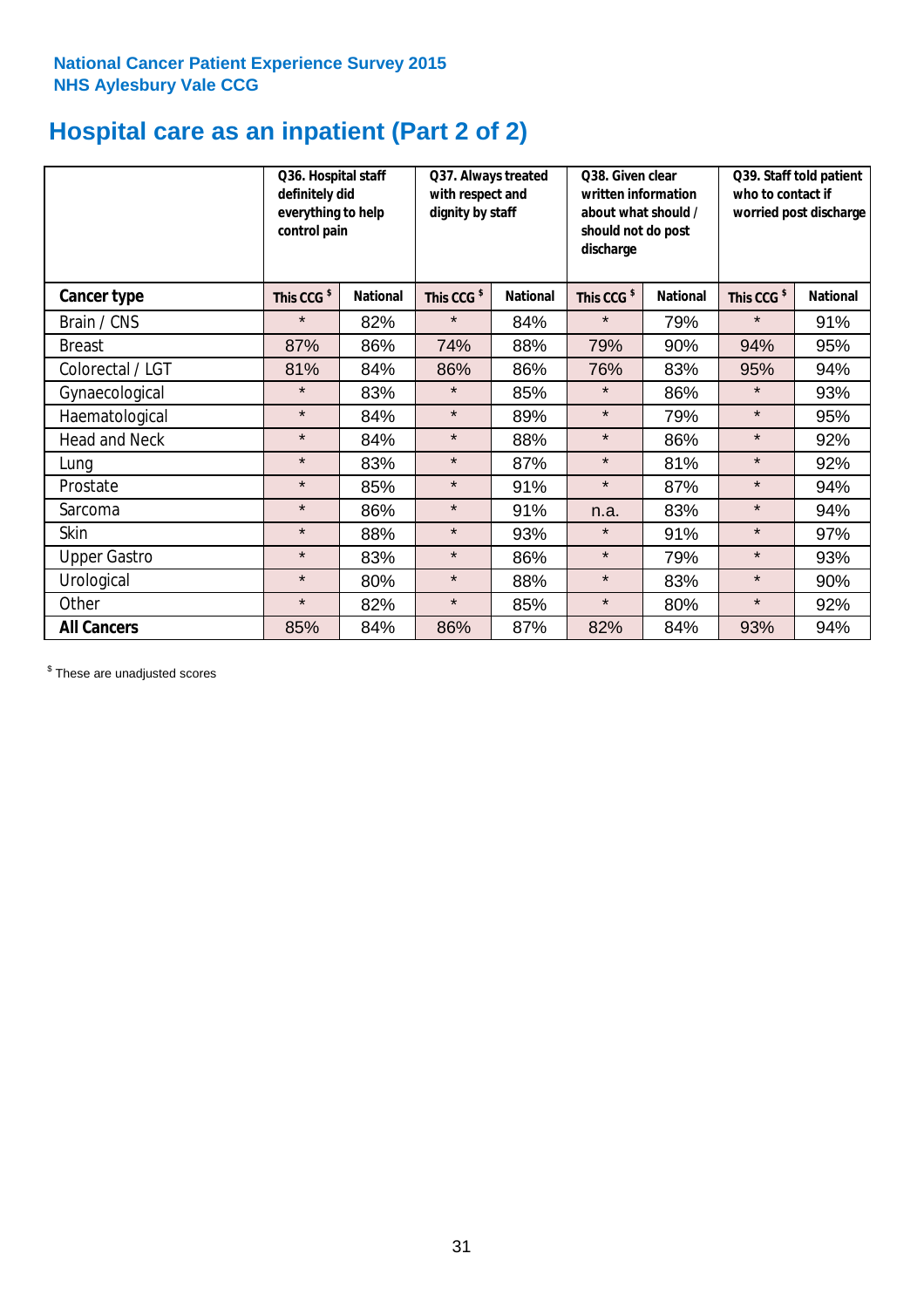## **Hospital care as a day patient / outpatient**

|                      | visit                  | Q41. Patient was able<br>Q42. Doctor had the<br>to discuss worries or<br>fears with staff during<br>documentation with<br>them |                        | Q44. Beforehand<br>right notes and other<br>patient had all<br>treatment |                        | information needed<br>about radiotherapy<br>was working |                        | Q45. Patient given<br>understandable<br>information about<br>whether radiotherapy |  |
|----------------------|------------------------|--------------------------------------------------------------------------------------------------------------------------------|------------------------|--------------------------------------------------------------------------|------------------------|---------------------------------------------------------|------------------------|-----------------------------------------------------------------------------------|--|
| <b>Cancer type</b>   | This CCG <sup>\$</sup> | <b>National</b>                                                                                                                | This CCG <sup>\$</sup> | <b>National</b>                                                          | This CCG <sup>\$</sup> | <b>National</b>                                         | This CCG <sup>\$</sup> | <b>National</b>                                                                   |  |
| Brain / CNS          | $\star$                | 65%                                                                                                                            | $\star$                | 94%                                                                      | $\star$                | 85%                                                     | $\star$                | 52%                                                                               |  |
| <b>Breast</b>        | 60%                    | 70%                                                                                                                            | 96%                    | 95%                                                                      | $\star$                | 87%                                                     | $\star$                | 60%                                                                               |  |
| Colorectal / LGT     | 67%                    | 73%                                                                                                                            | 81%                    | 95%                                                                      | $\star$                | 85%                                                     | $\star$                | 55%                                                                               |  |
| Gynaecological       | $\star$                | 70%                                                                                                                            | $\star$                | 96%                                                                      | n.a.                   | 85%                                                     | n.a.                   | 64%                                                                               |  |
| Haematological       | 81%                    | 74%                                                                                                                            | 98%                    | 97%                                                                      | $\star$                | 82%                                                     | $\star$                | 64%                                                                               |  |
| <b>Head and Neck</b> | $\star$                | 69%                                                                                                                            | $\star$                | 95%                                                                      | $\star$                | 86%                                                     | $\star$                | 60%                                                                               |  |
| Lung                 | $\star$                | 69%                                                                                                                            | $\star$                | 96%                                                                      | $\star$                | 86%                                                     | $\star$                | 59%                                                                               |  |
| Prostate             | $\star$                | 69%                                                                                                                            | $\star$                | 95%                                                                      | $\star$                | 88%                                                     | $\star$                | 61%                                                                               |  |
| Sarcoma              | $\star$                | 68%                                                                                                                            | $\star$                | 97%                                                                      | $\star$                | 88%                                                     | $\star$                | 63%                                                                               |  |
| Skin                 | $\star$                | 73%                                                                                                                            | $\star$                | 96%                                                                      | $\star$                | 81%                                                     | $\star$                | 63%                                                                               |  |
| <b>Upper Gastro</b>  | $\star$                | 68%                                                                                                                            | $\star$                | 95%                                                                      | $\star$                | 85%                                                     | n.a.                   | 57%                                                                               |  |
| Urological           | 57%                    | 65%                                                                                                                            | 96%                    | 95%                                                                      | $\star$                | 81%                                                     | $\star$                | 53%                                                                               |  |
| Other                | $\star$                | 67%                                                                                                                            | $\star$                | 95%                                                                      | $\star$                | 83%                                                     | $\star$                | 59%                                                                               |  |
| <b>All Cancers</b>   | 70%                    | 70%                                                                                                                            | 93%                    | 96%                                                                      | 82%                    | 86%                                                     | 51%                    | 60%                                                                               |  |

|                      | Q47. Beforehand<br>patient had all<br>information needed<br>about chemotherapy<br>treatment |                 | Q48. Patient given<br>understandable<br>information about<br>whether<br>chemotherapy was<br>working |                 |
|----------------------|---------------------------------------------------------------------------------------------|-----------------|-----------------------------------------------------------------------------------------------------|-----------------|
| <b>Cancer type</b>   | This CCG <sup>\$</sup>                                                                      | <b>National</b> | This CCG <sup>\$</sup>                                                                              | <b>National</b> |
| Brain / CNS          | $\star$                                                                                     | 82%             | $\star$                                                                                             | 57%             |
| <b>Breast</b>        | 78%                                                                                         | 83%             | 46%                                                                                                 | 62%             |
| Colorectal / LGT     | $\star$                                                                                     | 86%             | $\star$                                                                                             | 65%             |
| Gynaecological       | $\star$                                                                                     | 86%             | $\star$                                                                                             | 68%             |
| Haematological       | 84%                                                                                         | 85%             | 88%                                                                                                 | 75%             |
| <b>Head and Neck</b> | $\star$                                                                                     | 80%             | $\star$                                                                                             | 52%             |
| Lung                 | $\star$                                                                                     | 85%             | $\star$                                                                                             | 68%             |
| Prostate             | n.a.                                                                                        | 83%             | n.a.                                                                                                | 69%             |
| Sarcoma              | $\star$                                                                                     | 82%             | $\star$                                                                                             | 70%             |
| <b>Skin</b>          | $\star$                                                                                     | 92%             | $\star$                                                                                             | 80%             |
| <b>Upper Gastro</b>  | $\star$                                                                                     | 83%             | $\star$                                                                                             | 64%             |
| Urological           | $\star$                                                                                     | 83%             | $\star$                                                                                             | 66%             |
| Other                | $\star$                                                                                     | 85%             | $\star$                                                                                             | 70%             |
| <b>All Cancers</b>   | 79%                                                                                         | 84%             | 69%                                                                                                 | 68%             |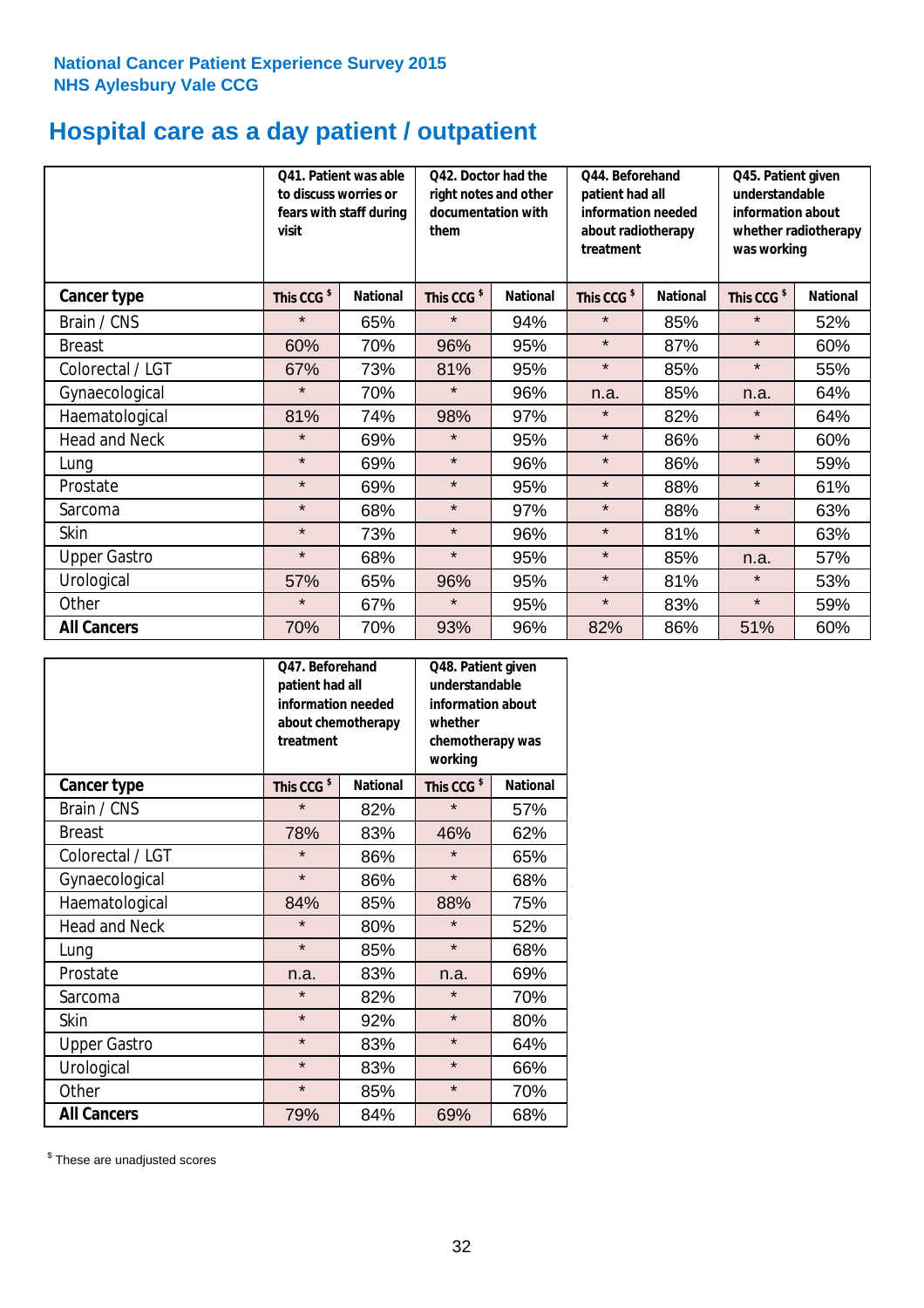### **Home care and support**

|                      | Q49. Hospital staff<br>gave family or<br>someone close all the<br>information needed to<br>help with care at home |                 | from health or social<br>services during<br>treatment | Q50. Patient definitely<br>given enough support | Q51. Patient definitely<br>given enough support<br>from health or social<br>services after<br>treatment |                 |  |
|----------------------|-------------------------------------------------------------------------------------------------------------------|-----------------|-------------------------------------------------------|-------------------------------------------------|---------------------------------------------------------------------------------------------------------|-----------------|--|
| <b>Cancer type</b>   | This CCG <sup>\$</sup>                                                                                            | <b>National</b> | This CCG <sup>\$</sup>                                | <b>National</b>                                 | This CCG <sup>\$</sup>                                                                                  | <b>National</b> |  |
| Brain / CNS          | $\star$                                                                                                           | 56%             | $\star$                                               | 44%                                             | n.a.                                                                                                    | 44%             |  |
| <b>Breast</b>        | 41%                                                                                                               | 57%             | 55%                                                   | 54%                                             | $\star$                                                                                                 | 40%             |  |
| Colorectal / LGT     | 56%                                                                                                               | 60%             | $\star$                                               | 62%                                             | $\star$                                                                                                 | 52%             |  |
| Gynaecological       | $\star$                                                                                                           | 56%             | $\star$                                               | 52%                                             | $\star$                                                                                                 | 42%             |  |
| Haematological       | 67%                                                                                                               | 60%             | $\star$                                               | 52%                                             | $\star$                                                                                                 | 43%             |  |
| <b>Head and Neck</b> | $\star$                                                                                                           | 59%             | $\star$                                               | 53%                                             | $\star$                                                                                                 | 50%             |  |
| Lung                 | $\star$                                                                                                           | 57%             | $\star$                                               | 52%                                             | n.a.                                                                                                    | 42%             |  |
| Prostate             | $\star$                                                                                                           | 55%             | $\star$                                               | 47%                                             | $\star$                                                                                                 | 43%             |  |
| Sarcoma              | $\star$                                                                                                           | 59%             | $\star$                                               | 58%                                             | $\star$                                                                                                 | 53%             |  |
| Skin                 | $\star$                                                                                                           | 67%             | $\star$                                               | 58%                                             | $\star$                                                                                                 | 61%             |  |
| <b>Upper Gastro</b>  | $\star$                                                                                                           | 59%             | $\star$                                               | 54%                                             | $\star$                                                                                                 | 45%             |  |
| Urological           | 70%                                                                                                               | 55%             | $\star$                                               | 47%                                             | $\star$                                                                                                 | 44%             |  |
| Other                | $\star$                                                                                                           | 54%             | $\star$                                               | 55%                                             | $\star$                                                                                                 | 48%             |  |
| <b>All Cancers</b>   | 58%                                                                                                               | 58%             | 51%                                                   | 54%                                             | 40%                                                                                                     | 45%             |  |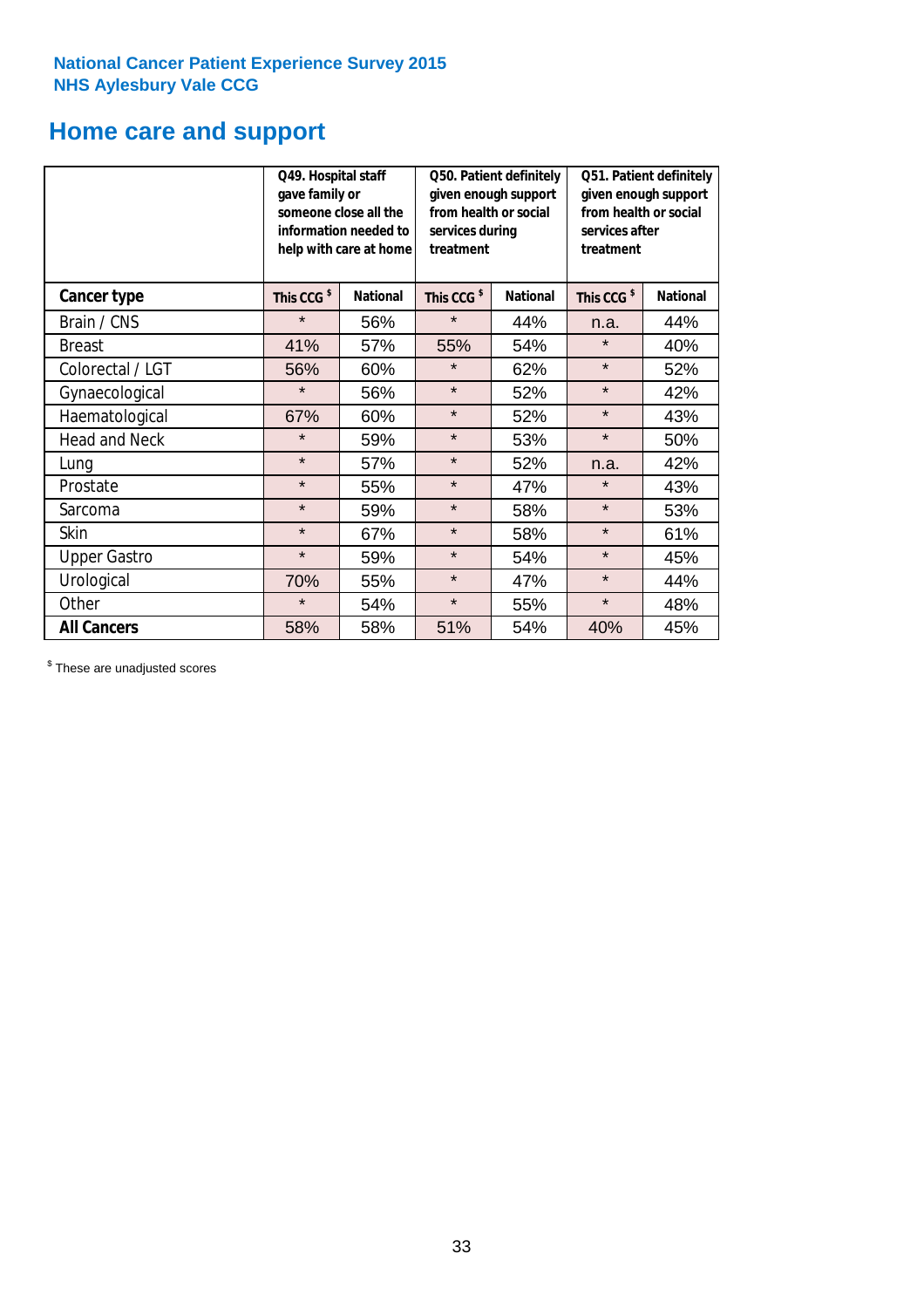## **Care from your general practice**

|                      | information about<br>treatment | Q52. GP given enough<br>patient's condition and | Q53. Practice staff<br>definitely did<br>everything they could<br>to support patient |                 |  |
|----------------------|--------------------------------|-------------------------------------------------|--------------------------------------------------------------------------------------|-----------------|--|
| <b>Cancer type</b>   | This CCG <sup>\$</sup>         | <b>National</b>                                 | This CCG <sup>\$</sup>                                                               | <b>National</b> |  |
| Brain / CNS          | n.a.                           | 94%                                             | $\star$                                                                              | 59%             |  |
| <b>Breast</b>        | 94%                            | 96%                                             | 56%                                                                                  | 63%             |  |
| Colorectal / LGT     | 100%                           | 95%                                             | 70%                                                                                  | 63%             |  |
| Gynaecological       | $\star$                        | 95%                                             | $\star$                                                                              | 59%             |  |
| Haematological       | 98%                            | 96%                                             | 77%                                                                                  | 61%             |  |
| <b>Head and Neck</b> | $\star$                        | 93%                                             | $\star$                                                                              | 60%             |  |
| Lung                 | $\star$                        | 95%                                             | $\star$                                                                              | 62%             |  |
| Prostate             | $\star$                        | 95%                                             | $\star$                                                                              | 67%             |  |
| Sarcoma              | $\star$                        | 97%                                             | $\star$                                                                              | 65%             |  |
| <b>Skin</b>          | $\star$                        | 97%                                             | $\star$                                                                              | 71%             |  |
| <b>Upper Gastro</b>  | $\star$                        | 94%                                             | $\star$                                                                              | 62%             |  |
| Urological           | 96%                            | 95%                                             | $\star$                                                                              | 64%             |  |
| Other                | $\star$                        | 95%                                             | $\star$                                                                              | 61%             |  |
| <b>All Cancers</b>   | 96%                            | 95%                                             | 64%                                                                                  | 63%             |  |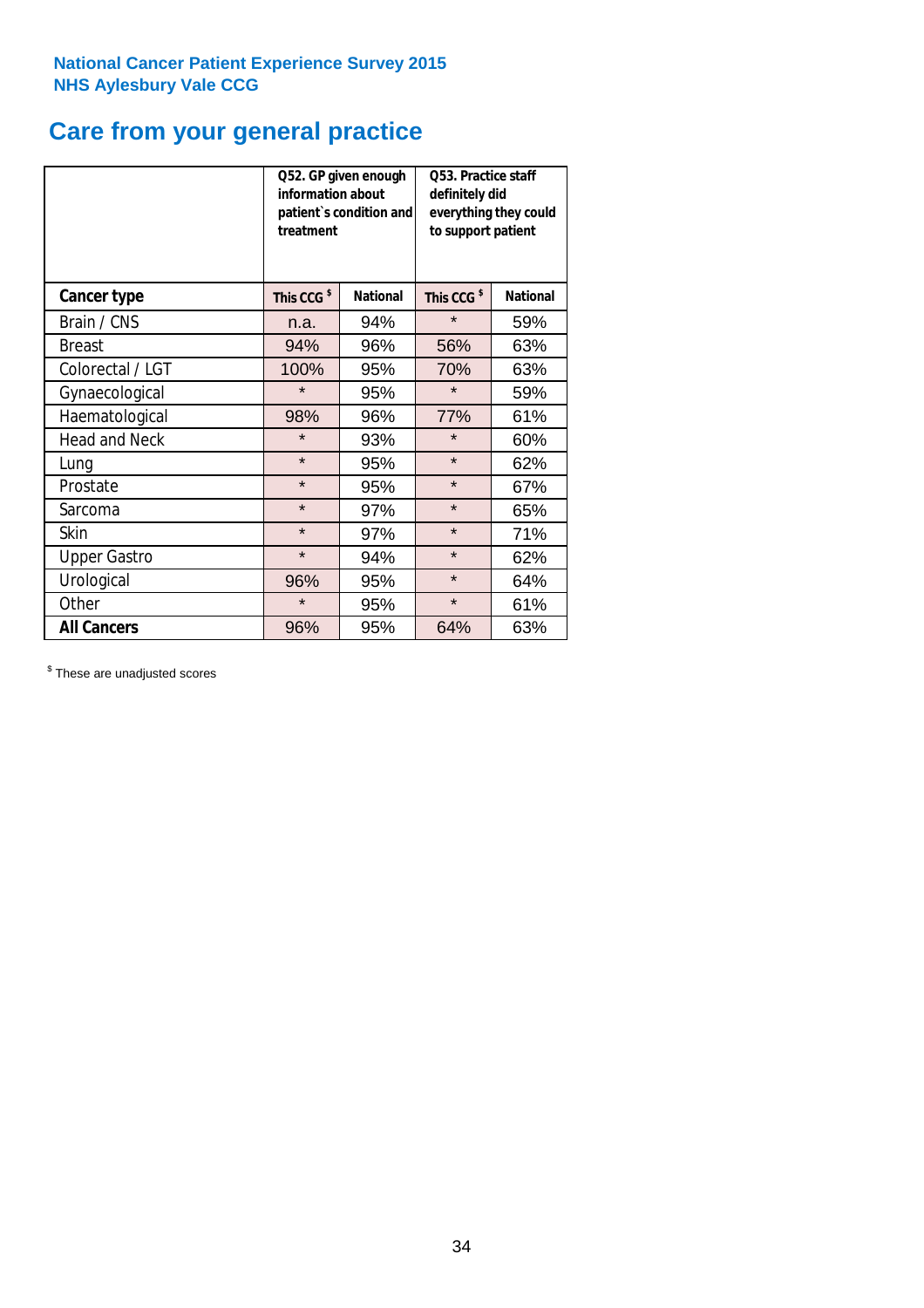### **Your overall NHS care**

|                      | Q54. Hospital and<br>community staff<br>always worked well<br>together |                 | Q55. Patient given a<br>care plan |                 | Q56. Overall the<br>administration of the<br>care was very good /<br>qood |                 | Q57. Length of time for<br>attending clinics and<br>appointments was<br>right |                 |
|----------------------|------------------------------------------------------------------------|-----------------|-----------------------------------|-----------------|---------------------------------------------------------------------------|-----------------|-------------------------------------------------------------------------------|-----------------|
| Cancer type          | This CCG <sup>\$</sup>                                                 | <b>National</b> | This CCG <sup>\$</sup>            | <b>National</b> | This CCG <sup>\$</sup>                                                    | <b>National</b> | This CCG <sup>\$</sup>                                                        | <b>National</b> |
| Brain / CNS          | $\star$                                                                | 45%             | $\star$                           | 29%             | $\star$                                                                   | 84%             | $\star$                                                                       | 60%             |
| <b>Breast</b>        | 47%                                                                    | 60%             | 18%                               | 35%             | 90%                                                                       | 90%             | 55%                                                                           | 64%             |
| Colorectal / LGT     | 48%                                                                    | 60%             | 12%                               | 36%             | 77%                                                                       | 88%             | 53%                                                                           | 68%             |
| Gynaecological       | $\star$                                                                | 58%             | $\star$                           | 29%             | $\star$                                                                   | 89%             | $\star$                                                                       | 66%             |
| Haematological       | 69%                                                                    | 63%             | 11%                               | 33%             | 89%                                                                       | 92%             | 62%                                                                           | 62%             |
| <b>Head and Neck</b> | $\star$                                                                | 58%             | $\star$                           | 34%             | $\star$                                                                   | 89%             | $\star$                                                                       | 65%             |
| Lung                 | $\star$                                                                | 63%             | $\star$                           | 32%             | $\star$                                                                   | 89%             | $\star$                                                                       | 70%             |
| Prostate             | $\star$                                                                | 63%             | $\star$                           | 36%             | $\star$                                                                   | 87%             | $\star$                                                                       | 71%             |
| Sarcoma              | $\star$                                                                | 60%             | $\star$                           | 31%             | $\star$                                                                   | 90%             | $\star$                                                                       | 63%             |
| Skin                 | $\star$                                                                | 69%             | $\star$                           | 39%             | $\star$                                                                   | 89%             | $\star$                                                                       | 73%             |
| <b>Upper Gastro</b>  | $\star$                                                                | 58%             | $\star$                           | 36%             | $\star$                                                                   | 88%             | $\star$                                                                       | 66%             |
| Urological           | 56%                                                                    | 62%             | 24%                               | 26%             | 86%                                                                       | 84%             | 72%                                                                           | 73%             |
| Other                | $\star$                                                                | 56%             | $\star$                           | 29%             | $\star$                                                                   | 87%             | $\star$                                                                       | 61%             |
| <b>All Cancers</b>   | 55%                                                                    | 61%             | 22%                               | 33%             | 86%                                                                       | 89%             | 64%                                                                           | 66%             |

|                      | Q58. Taking part in<br>cancer research | discussed with patient | Q59. Patient's average<br>rating of care scored<br>from very poor to very<br>good |                 |  |
|----------------------|----------------------------------------|------------------------|-----------------------------------------------------------------------------------|-----------------|--|
| <b>Cancer type</b>   | This CCG <sup>\$</sup>                 | <b>National</b>        | This CCG <sup>\$</sup>                                                            | <b>National</b> |  |
| Brain / CNS          | $\star$                                | 32%                    | $\star$                                                                           | 8.5             |  |
| <b>Breast</b>        | 41%                                    | 28%                    | 8.5                                                                               | 8.8             |  |
| Colorectal / LGT     | 27%                                    | 22%                    | 8.2                                                                               | 8.7             |  |
| Gynaecological       | $\star$                                | 27%                    | $\star$                                                                           | 8.7             |  |
| Haematological       | 43%                                    | 36%                    | 9.0                                                                               | 8.8             |  |
| <b>Head and Neck</b> | $\star$                                | 21%                    | $\star$                                                                           | 8.6             |  |
| Lung                 | $\star$                                | 34%                    | $\star$                                                                           | 8.6             |  |
| Prostate             | $\star$                                | 35%                    | $\star$                                                                           | 8.6             |  |
| Sarcoma              | $\star$                                | 29%                    | $\star$                                                                           | 8.7             |  |
| Skin                 | $\star$                                | 17%                    | $\star$                                                                           | 8.9             |  |
| <b>Upper Gastro</b>  | $\star$                                | 30%                    | $\star$                                                                           | 8.6             |  |
| Urological           | 15%                                    | 14%                    | 8.2                                                                               | 8.5             |  |
| Other                | $\star$                                | 31%                    | $\star$                                                                           | 8.6             |  |
| <b>All Cancers</b>   | 33%                                    | 28%                    | 8.6                                                                               | 8.7             |  |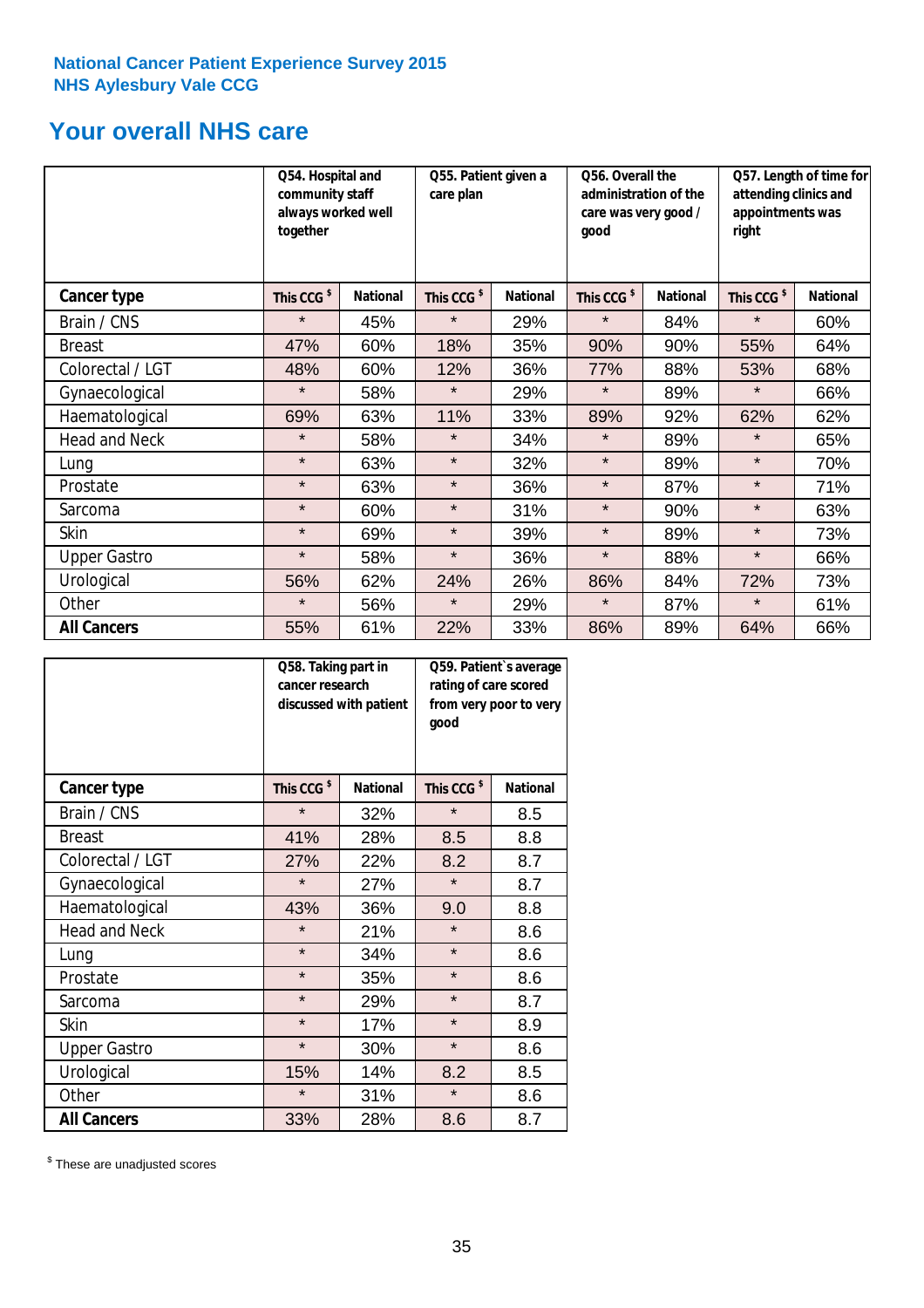### **Annex**

### **Methodology**

The sample for the survey included all adult (aged 16 and over) NHS patients, with a confirmed primary diagnosis of cancer, discharged from an NHS Trust after an inpatient episode or day case attendance for cancer related treatment in the months of April, May and June 2015.

The patients included in the sample had relevant cancer ICD10 codes (C00-99 excluding C44 and C84, and D05) in the first diagnosis field of their patient records, applied to their patient files by the relevant NHS Trust, and were alive at the point at which fieldwork commenced. Deceased checks were undertaken on up to three occasions during fieldwork, to ensure that questionnaires were not sent to patients who had died since their treatment.

Trust samples were checked rigorously for duplicates and patient lists were also de-duplicated nationally to ensure that patients did not receive multiple copies of questionnaires.

The fieldwork for the survey was undertaken between October 2015 and March 2016.

For the first time, the survey used a mixed mode methodology. Questionnaires were sent by post with two reminders where necesssary, but also included an option to complete online. A Freephone helpline was available for respondents to ask questions about the survey, to enable them to complete their questionnaires over the phone, and to provide access to a translation and interpreting facility for those whose first language was not English.

The Health Research Authority supported the survey by granting Section 251 approval.

#### **Further information**

Further information on survey methodology, as well as all of the national and local reports and data, is available at www.ncpes.co.uk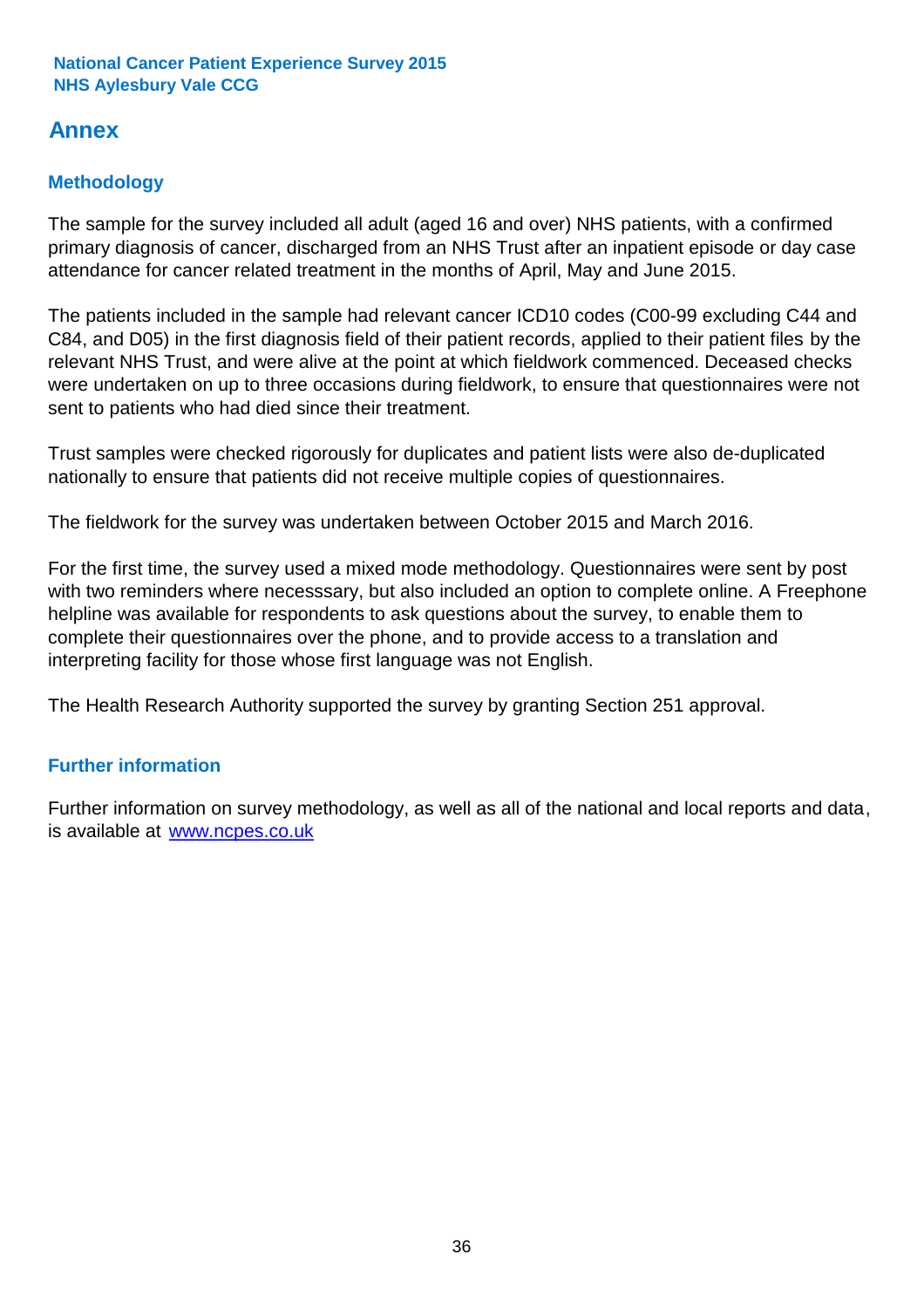#### **Redevelopment of the 2015 survey**

A number of significant changes have been made to the National Cancer Patient Experience Survey in 2015:

- the length of the questionnaire has been reduced
- response options have been reviewed and changed to make them consistent throughout the survey
- some of the questions and / or answer options have been changed so that they are now in line with questions in other patient surveys (e.g. the Care Quality Commission national patient surveys), to improve comparability between them
- the topic areas within the questionnaire have been redesigned to capture the whole patient journey.

There are 50 questions in the questionnaire that relate directly to patient experience. Of these, 14 remain unchanged from previous years; and a further 21 have been slightly amended. We draw caution in directly comparing data from the 2015 survey to the findings of the previous CPES surveys, even for identical questions. Changes in the structure of the survey instrument (questionnaire) and also the administration of the survey (calendar period and length of time from sampling to field work start and completion) may influence nationwide averages, although these features will not greatly impact on relative comparisons (e.g. between patient groups or hospitals).

The other 15 questions are either new or substantially changed from previous years.

It is expected that there will be few, if any changes, to the questionnaire going forward so we will be able to compare the results year on year. Where changes are necessary they are expected to be for methodological reasons or to improve question reliability.

Another significant change in 2015 is that an online version of the questionnaire has been developed. The online version was developed to make the questionnaire more accessible for respondents. This may have an impact on the demographic characteristics of the respondents. This may be an improvement if previously underrepresented groups have responded. However, changes to the demographics of respondents may have implications on the overall results - and again, leads us to draw caution in directly comparing results with previous years.

#### **Official Statistics**

The 2015 survey data has been published for the first time as Official Statistics. The 2015 survey data has been produced and published in line with the Code of Practice for Official Statistics.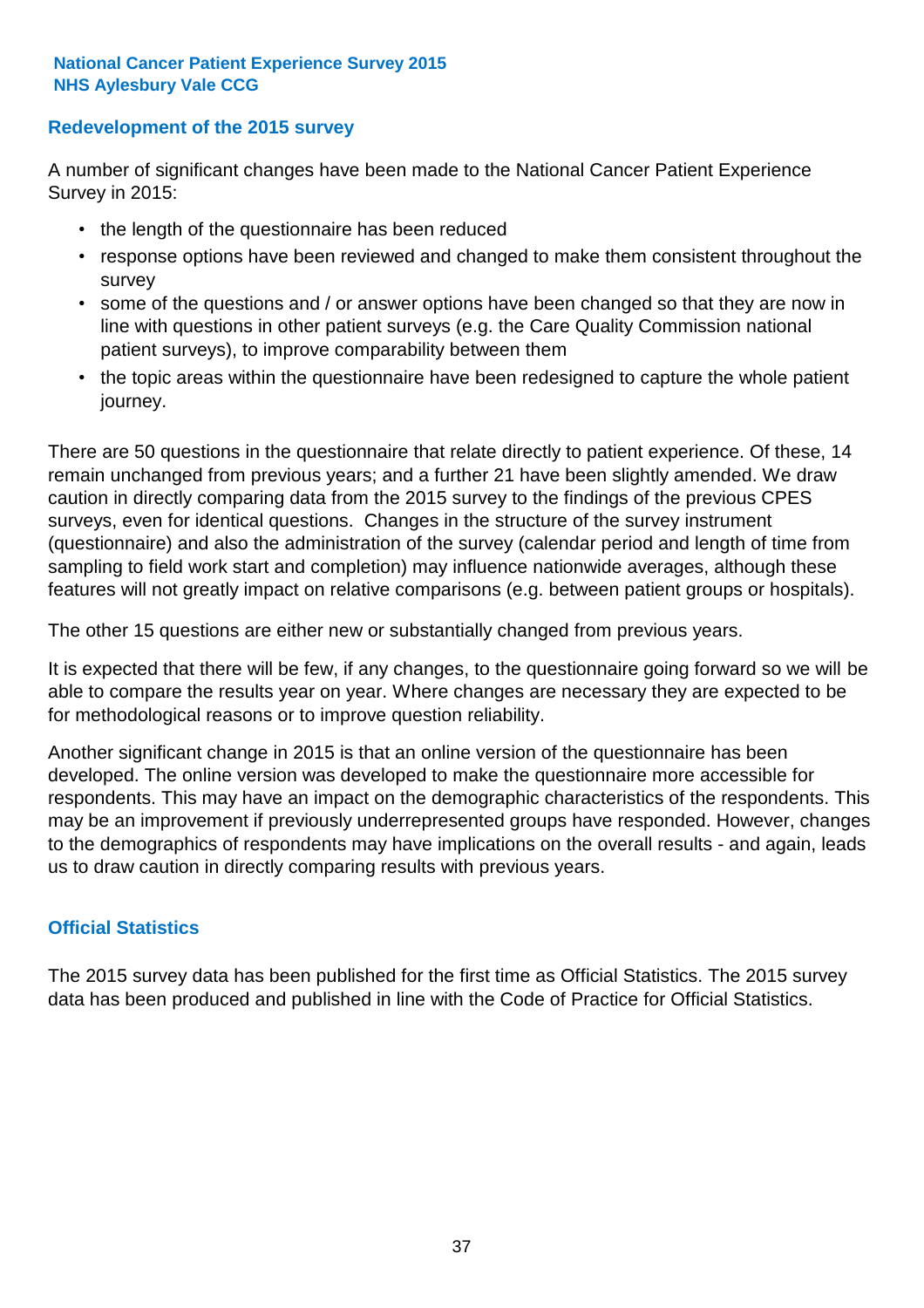#### **Scoring methodologies**

49 of the 50 questions relating directly to patient experience have been summarised as the score of the percentage of patients who reported a positive experience. For example:

- question 6 asks: "Overall, how did you feel about the length of time you had to wait for your test to be done?". Responses have been recorded as positive only for those patients who selected the first option ("It was about right")
- question 11 asks: "When you were told you had cancer, were you given written information about the type of cancer you had?". Responses have been recorded as positive only for those patients who selected the first option ("Yes, and it was easy to understand").

Where options do not provide any information on positive/negative patient experience (e.g. "Don't know / can't remember"), they are excluded from the score.

The other question (question 59) asks respondents to rate their overall care on a scale of 0 to 10. Scores have been given as an average on this scale.

A copy of the 2015 questionnaire, marked up with all of these scoring conventions, is available at www.ncpes.co.uk

Further details on the scoring methodology can be found in the technical document for the survey, available at <u>www.ncpes.co.uk</u>

#### **Case-mix adjustment**

For the first time in 2015, case-mix adjusted findings are being presented alongside unadjusted results for CCGs. Case-mix adjustment allows us to account for the impact that differing patient populations might have on results. By using the case-mix adjusted estimates we can obtain a greater understanding of how a CCG is performing given their patient population.

The factors taken into account in this case-mix adjustment are gender, age, ethnic group, deprivation, and tumour group.

For further details on case-mix adjustment, please refer to the technical document for the survey, available at www.ncpes.co.uk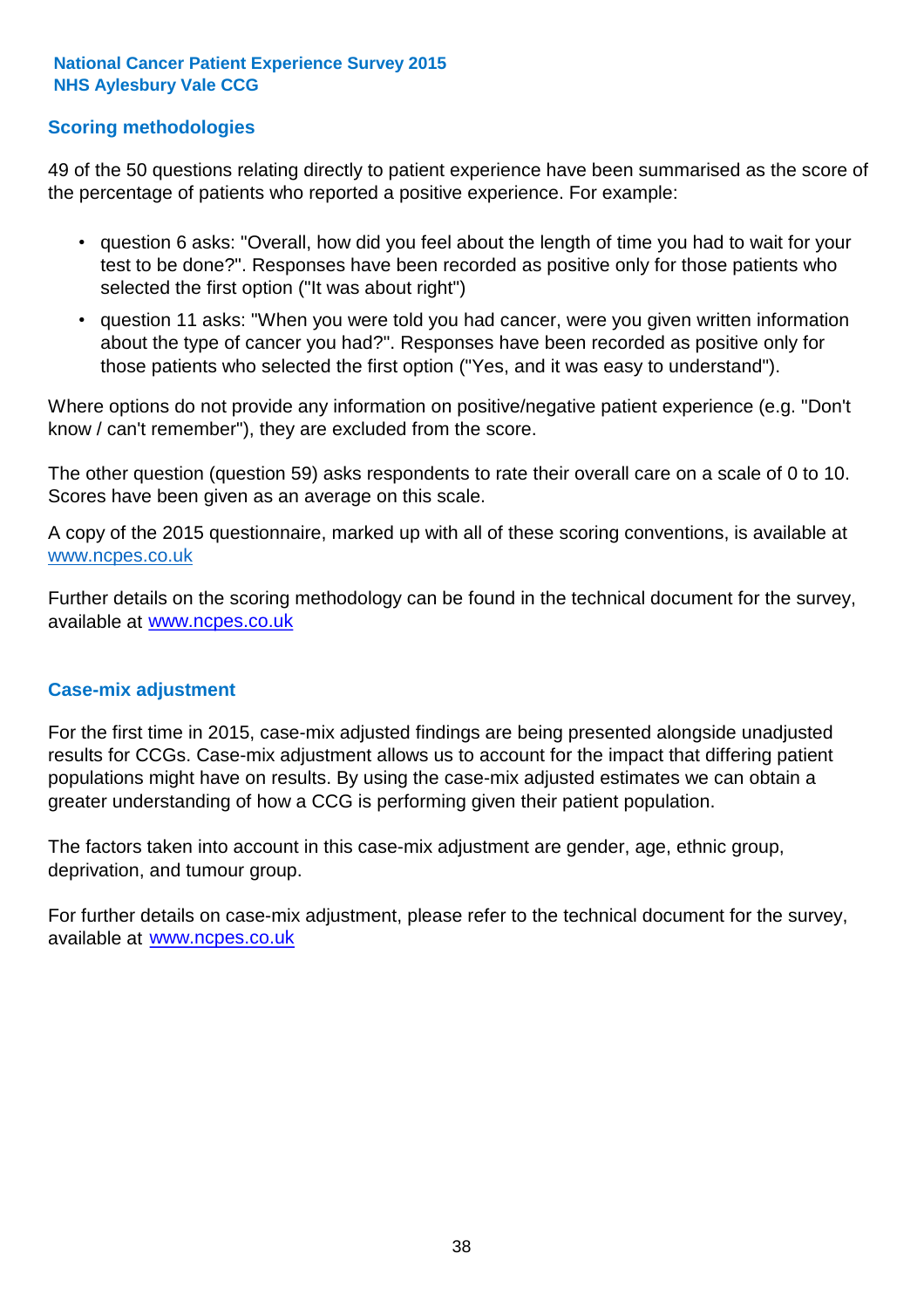#### **Response Rates**

|                 | Sample<br><b>Size</b> | <b>Excluded</b> | Adjusted<br><b>Sample</b> | <b>Not</b><br><b>Returned Refused</b> | Blank / | Completed | Response<br>Rate |
|-----------------|-----------------------|-----------------|---------------------------|---------------------------------------|---------|-----------|------------------|
| <b>National</b> | 116,991               | 8.719           | 108,272                   | 33,168                                | 3.918   | 71,186    | 66%              |
| <b>10Y</b>      | <b>378</b>            | 37              | 341                       | 99                                    |         | 238       | 70%              |

#### **Respondents by tumour group**

The tables below show the numbers of patients from each tumour group and the age and gender distribution of these patients.

| <b>Tumour Group</b>  | Number of<br>respondents* |
|----------------------|---------------------------|
| Brain / CNS          | $\overline{2}$            |
| <b>Breast</b>        | 51                        |
| Gynaecological       | 17                        |
| Colorectal / LGT     | 30                        |
| Lung                 | 10                        |
| <b>Skin</b>          | 7                         |
| Haematological       | 45                        |
| <b>Upper Gastro</b>  | 12                        |
| Other                | 14                        |
| Urological           | 29                        |
| Prostate             | 11                        |
| Sarcoma              | $\overline{2}$            |
| <b>Head and Neck</b> | 8                         |

*\* These figures may not match the numerator for all questions in the 'Comparisons by tumour group' section of this report, because not all questions were answered by all respondents.*

#### **Respondents by age and gender**

The questionnaire asked respondents to give their year of birth. This information has been amalgamated into 8 age bands. The age and gender distribution for the CCG was as follows:

|             | 16-24 | 25-34 | 35-44 | 45-54 | 55-64 | 65-74 | 75-84 | $85+$ | Total |
|-------------|-------|-------|-------|-------|-------|-------|-------|-------|-------|
| <b>Male</b> |       |       |       | O     | 21    | 38    | 25    |       | 100   |
| Female      |       |       |       | 27    | 32    | 36    | 29    |       | 138   |
| Total       |       |       | 10    | 35    | 53    | 74    | 54    |       | 238   |